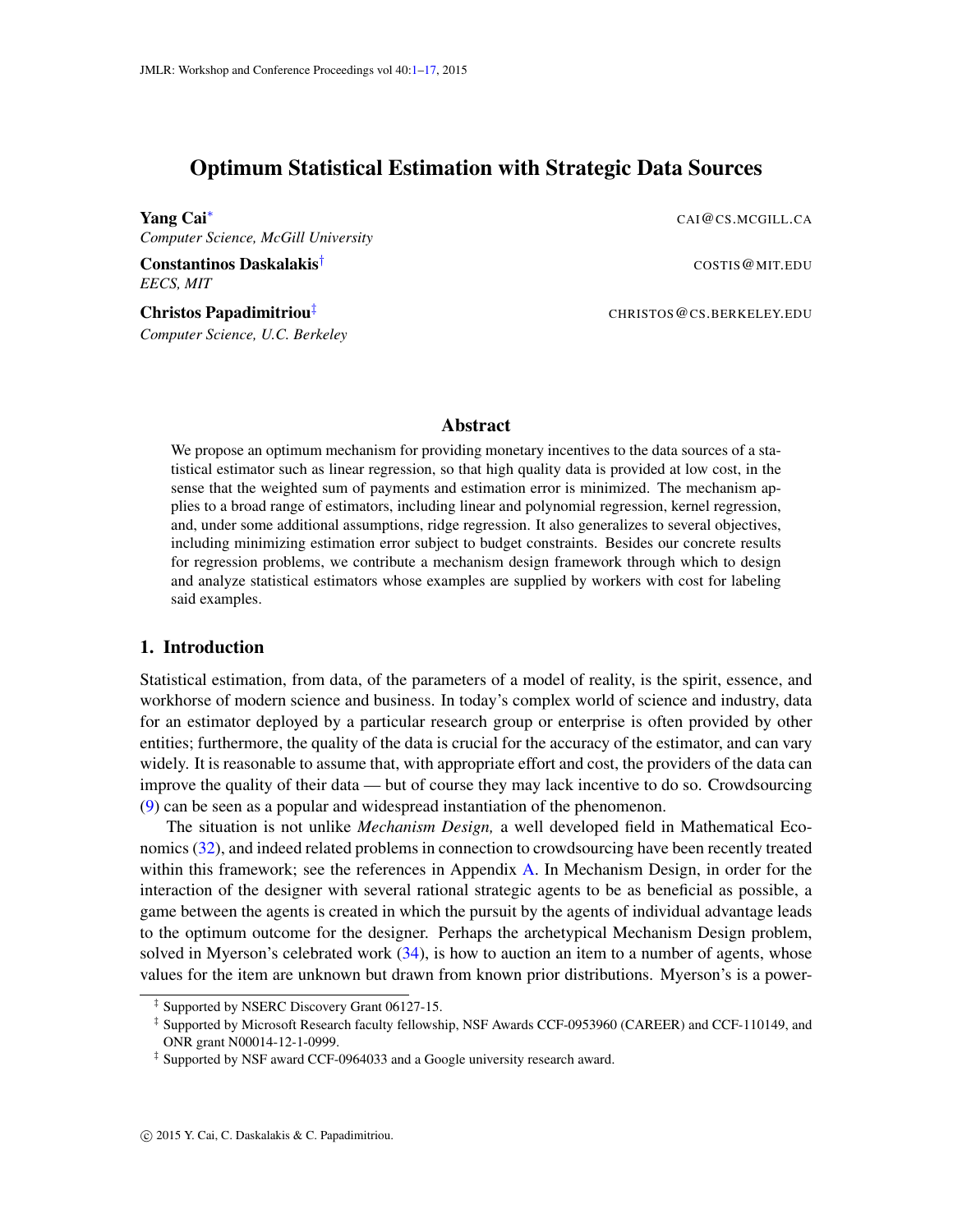ful, sophisticated, and clean result, and has had tremendous impact—a useful ideal to keep in mind when venturing into new areas.

Coming back to estimation, suppose that a Statistician has an algorithm which, given appropriate data points  $X = \{(x_i, y_i)\}\$ , approximates an unknown function f that captures an important aspect of reality, and can be usefully employed in prediction. For concreteness, let us say that the unknown function is linear and the context is one-dimensional linear regression (noting that our results are far more general). The quality of the output of the algorithm,  $\hat{f}$ , depends crucially on the quality of the data X. If the data is poor, the Statistician's prediction  $\hat{f}(x^*)$ —where  $x^*$  is the unknown test point where a prediction will have to be made—will be off the mark. Assume that the loss suffered is  $(f(x^*) - \hat{f}(x^*))^2$ . How can the Statistician incentivize her data sources — suppose for simplicity that each of them provides one of the  $(x_i, y_i)$  points, for an  $x_i$  selected by the Statistician — to work hard so as to supply high-quality data?

Assume that each data provider is a "worker" who, by expending effort e, achieves a level of quality of the data; the larger  $e$ , the higher the quality. To fix ideas, assume that, by expending effort e, the *i*th worker is able to sample a distribution for his target data  $y_i$  that is centered at the true value  $f(x_i)$  and has variance  $\sigma_i(e)^2$ . That is, the variance of the error of the datapoint is our measure of the worker's quality (rather, lack thereof), and it is a monotonically decreasing function of e. Of course there are many workers, and they may have different functions  $\sigma_i(e)$ . *We assume that these functions are common knowledge* to the participants, including of course the Statistician.In fact, as it will become clear, each worker needs to know this information only to decide whether to participate in the mechanism, and not to decide on his optimum effort level. The question we explore is this: *Can the Statistician create a mechanism—or protocol, or contract which incentivizes through appropriate* payments *the workers to supply high-quality data?* We assume, naturally enough, that each worker acts so as to maximize the expectation of payment received minus the effort exerted (By rescaling, we can assume that units of loss by the Statistician, effort by a worker, and currency all coincide). Naturally, this expectation must be nonnegative, because otherwise the worker will refuse to work.

The Statistician, of course, does not see the effort exerted by the ith worker, but only the result  $y_i$  of this effort. Evidently, the payment in the protocol, or contract, being designed should be determined by comparing each supplied  $y_i$  to the true value  $f(x_i)$ . But of course this is impossible *because we will never learn*  $f(\cdot)$ . The payments must somehow depend on what we know, which is the data, the algorithm, the quality functions of the workers, and the prior of the test point  $x^*$ , but importantly not  $f$ .

And what should such a mechanism aspire to achieve? Let us define an ideal performance which, a priori, may seem unreasonably optimistic. The quality of our estimation is going to depend on the following:

- $\bullet$  the set W of workers that we select from the available workers;
- the set  $\{x_i : i = 1, \ldots, |W|\}$  of the regression points we choose to assign to each of them;
- on the effort  $e_i$  each worker decides to invest (which is out of our control).

Once these have been determined, then we also know the variance  $\sigma_i(e_i)^2$  of each data point, and the expectation of the loss to the statistician is a known function  $L(W, \{x_i\}, \{e_i\})$ . Define OPT to be the minimum, over all possible  $W, \{x_i\}, \{e_i\}$ , of the quantity  $L(W, \{x_i\}, \{e_i\}) + \sum_{i \in W} e_i$ .<sup>[1](#page-1-0)</sup>

<span id="page-1-0"></span><sup>1.</sup> We can handle much more than this objective, as discussed later in this section.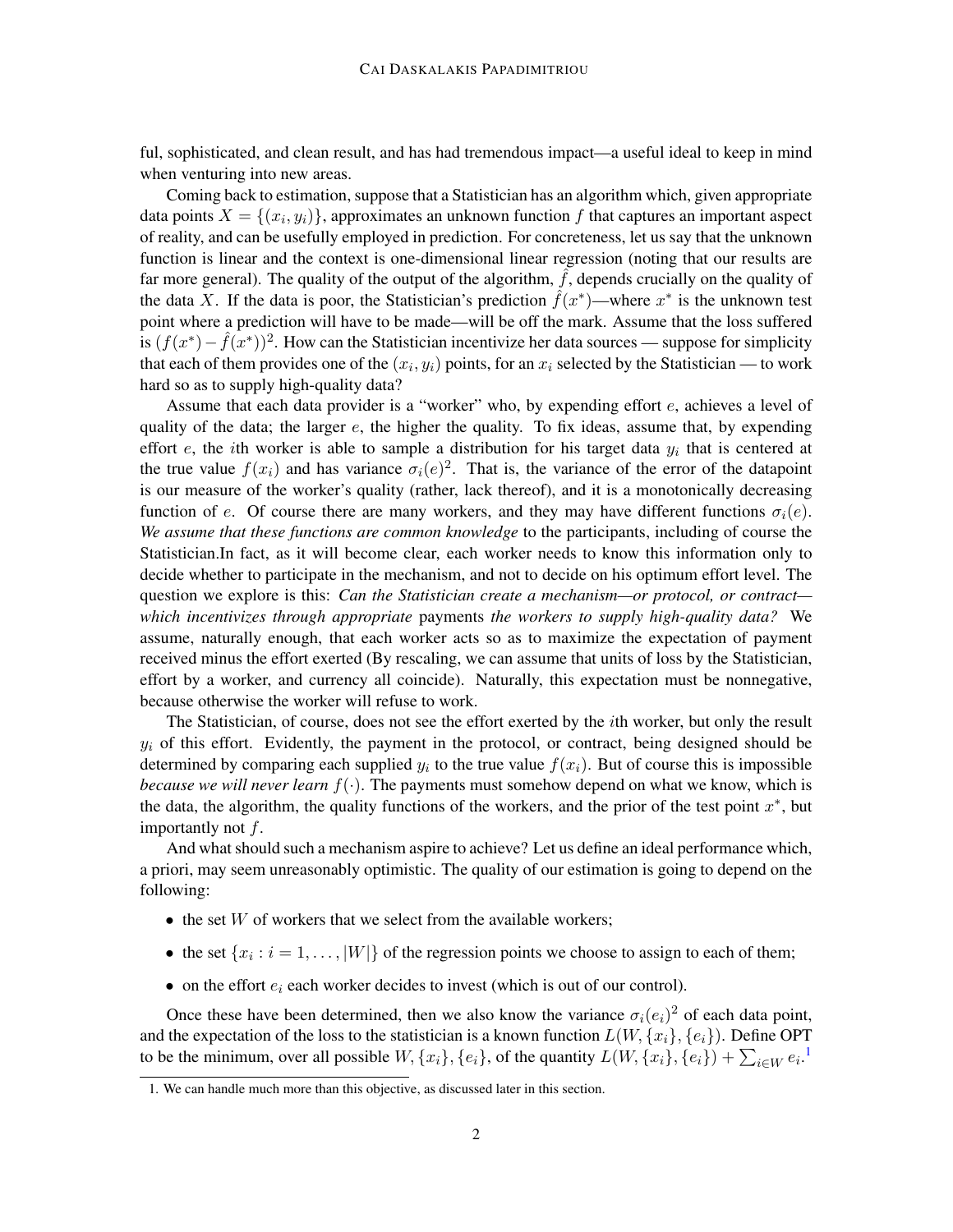That is, OPT is the optimum of loss plus effort, what is known in Economics as the social optimum (best possible sum of costs by all participants). But OPT is also a lower bound on the total cost (loss plus payments) to the Statistician: To achieve total cost OPT, the Statistician must convince each worker to supply the precise optimum effort, and to do so *at zero surplus*, that is, by being paid the smallest possible amount for this effort (recall that the worker will refuse to work if payment minus effort has negative expectation). But this is hard to achieve, given that the efforts exerted by the workers are not observable and out of the Statistician's control.

So, *is there such a mechanism?* In the light of the difficulties outlined in the last two paragraphs, the situation may seem quite hopeless.

Very surprisingly, we show that such a mechanism does exist not only for linear regression, but also for a broad class of estimators satisfying a simple and intuitive condition, and includes, for example, polynomial regression, finite dimensional kernel regression and many other linear estimators. The solution engages workers in a game not with the Statistician, but *with each other.* The game is constructed in such a way that, in the end, the optimum outcome is achieved, in that loss plus payments is minimized, and all "surplus" of the workers is extracted (that is, no worker is paid more than his work).

One important consideration is what we mean above by "in the end," that is, what are our assumptions on how workers will behave? *What is our solution concept?* After all, solution concepts are known to be delicate and fragile, the subject of endless discussions and controversy in Game Theory. It turns out that our design can afford a solution concept that is extremely robust and uncontroversial: Each worker's decision is a *unique dominant strategy,* that is, it is the unique action that optimizes the worker's objective (payment minus effort) *no matter what anybody else does*. Of course, this restricts severely the design space of mechanisms that we can employ, and despite this restriction we can still design a mechanism that attains the ideal total cost OPT.

One key idea of the mechanism is that, in the game as defined, the payment of each worker depends on the data supplied by *the other workers*. To some this may seem unreasonable, while to others it may seem a bit unsurprising in view of the VCG mechanism, among others, which has a similar structure [\(45;](#page-14-1) [6;](#page-12-1) [13\)](#page-12-2). That this maneuver works in this instance is an entirely new phenomenon related to statistical estimation, as opposed to mechanism design, and comes with a different mathematical justification, even though in a sense it does have the same roots as VCG: Our design essentially creates a *race for accuracy*, in which workers compete knowing that they will fare badly if left behind.

Our mechanism applies to all statistical estimators that satisfy a certain intuitive property: The expectation of the estimator's loss depends only on the data points  $\{x_i\}$  and the distribution of the test point  $x^*$ , and depends on the  $y_i$ 's *only through their variances*. There are two variants of the problem, depending on how the  $x_i$ 's are determined. So far, we have assumed that the  $x_i$ 's should be optimally chosen by the algorithm/mechanism, and the estimators we can handle already include, e.g., linear regression, polynomial regression, finite-dimensional kernel regression, and several other linear estimators. In a model where the  $x_i$ 's are fixed and given in advance (but the algorithm should still optimally assign them to workers) the situation is even more favorable: our technique applies to an even broader class of estimators, including *ridge regression* [\(44\)](#page-14-2). This is discussed in Section [3.2.](#page-10-0) In the same section, we also discuss several extensions of our results. Besides a weighted combination of loss plus payments, we can accommodate objectives that aim at minimizing loss subject to budget constraints, or loss plus a function of the payments, and can also go beyond mean square error to other loss functions.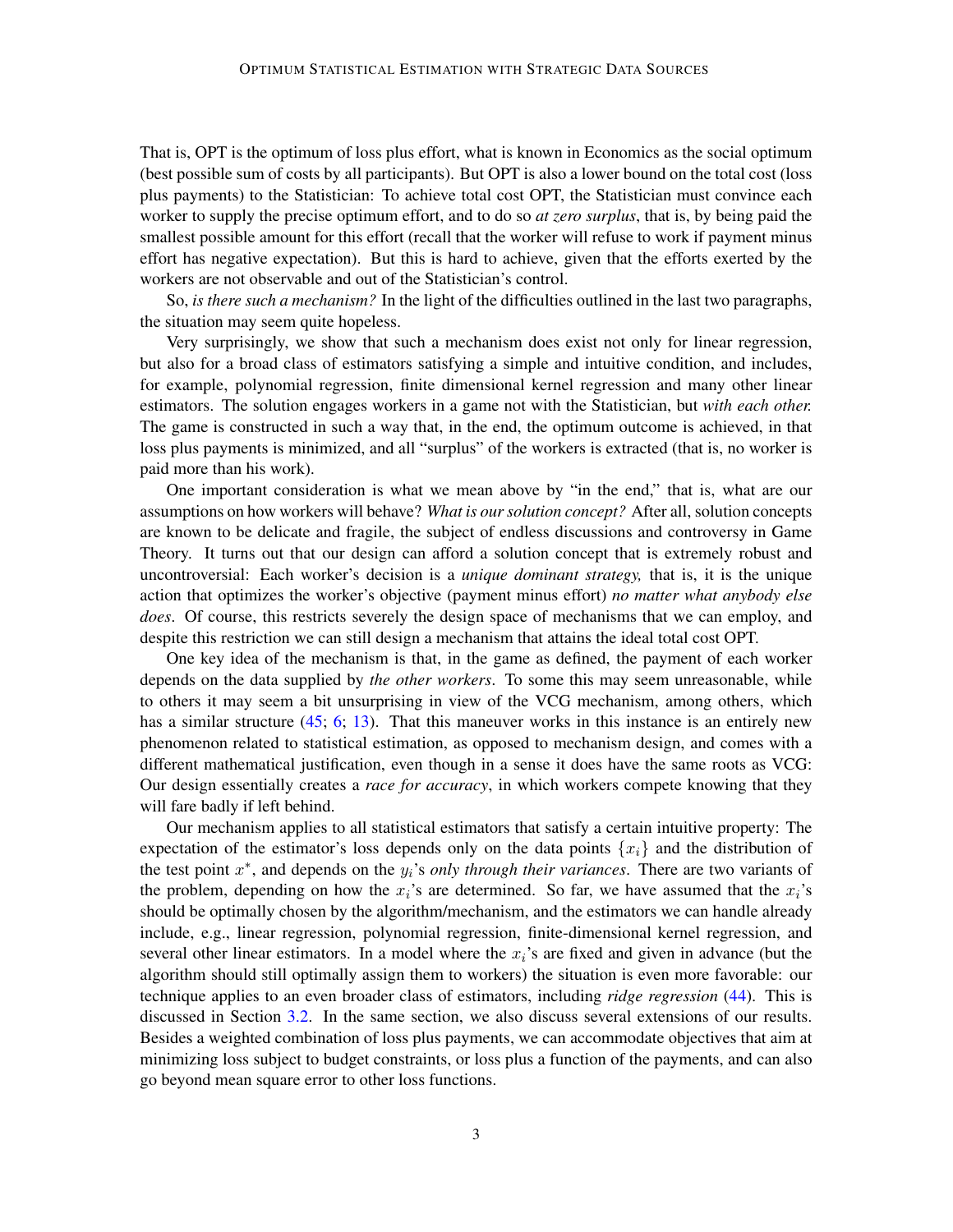Related work is discussed in Appendix [A](#page-14-0) due to space constraints.

## 2. Estimation with Strategic Workers: the Model

In this section, we introduce the statistical estimation task that we solve in the next section. We start with some standard definitions.

<span id="page-3-0"></span>**Definition 1 (Estimator)** Let H be a family of functions  $f : \mathcal{D} \to \mathbb{R}$ , where  $\mathcal{D} \subseteq \mathbb{R}^n$ . An estimator *for H takes as input a collection*  $(x_i, y_i)_{i=1}^k$  *of examples*  $(x_i, y_i) \in \mathcal{D} \times \mathbb{R}$  *and produces an* estimated function  $\hat{f}_{(x_i,y_i)_{i=1}^k} \in \mathcal{H}$ .

For example, H may be the class of linear functions from  $\mathbb{R}^n$  to  $\mathbb{R}$ , in which case the estimator could be linear regression. If the input  $(x_i, y_i)_{i=1}^k$  to the estimator is clear from context, we may omit it from the subscript of  $\hat{f}$ . Sometimes we use  $(x, y)$  as a shorthand for  $(x_i, y_i)_{i=1}^k$ , and use  $\hat{f}(x,y)$  to denote the estimator. We may also use the shorthand  $\hat{f}_{-j}$  or  $\hat{f}(x,y)_{-j}$  for the output of the estimator when given all examples except  $(x_j, y_j)$ ; i.e.  $\hat{f}_{-j} \triangleq \hat{f}_{(x_i, y_i)_{i \in \{1, ..., k\}\setminus\{j\}}} \triangleq \hat{f}_{(\bm{x}, \bm{y})_{-j}}$ . This is assuming that our estimator is well-defined with one example omitted. Whenever we use this notation we assume that our estimator satisfies this property. We call  $\hat{f}_{-i}$  the *estimator*  $\hat{f}$  *with one example less*.

In estimation it is usually assumed that the examples are readily available. Here we study the scenario in which we choose a collection  $x_1, \ldots, x_k \in \mathcal{D}$  of points and assign them to experts, who then return estimates of the function  $f$  at those points. How good will these estimates be? In this paper we assume that the experts, or *workers*, are *strategic;* for example, they will put no effort into producing good estimates of the function value at their given point, unless they are provided monetary incentives to exert such effort. We capture the behavior of such strategic experts in the following definition.

<span id="page-3-3"></span>**Definition 2 (Strategic Worker)** *Let*  $f \in H$  *be as in Definition [1.](#page-3-0) A worker for f is a strategic agent who, given some query*  $x \in \mathcal{D}$ , will decide how much effort  $e \in \mathcal{E} \subseteq \mathbb{R}_+$  to exert in order to *produce an estimate*  $y(e)$  *of*  $f(x)$ .<sup>[2](#page-3-1)</sup> *The worker:* 

• *is characterized by some known strictly decreasing convex function*  $\sigma : \mathcal{E} \to \mathbb{R}_+$  *such that, whenever effort* e *is exerted, the estimate produced satisfies:*

$$
y(e) = f(x) + \epsilon,
$$

*where*  $\epsilon$  *is distributed according to some (potentially unknown) distribution with mean* 0 *and variance*  $\sigma(e)^2$ .

• aims to minimize the amount of exerted effort to produce the estimate of  $f(x)$ , unless pro*vided monetary incentives to do otherwise; in particular, if the worker is promised a payment function*  $p: \mathcal{D} \times \mathbb{R} \to \mathbb{R}$  *that assigns to each pair*  $(x, y)$  *of a query point* x *and estimate* y *a dollar amount* p(x, y)*, then the worker will choose to exert an amount of effort*

$$
e^* \in \arg\max_{e \in \mathcal{E}} \mathbb{E}[p(x, y(e))] - e,
$$

*where the expectation is taken with respect to the randomness in* y *and the randomness in the payment function, if any.*[3](#page-3-2)

<span id="page-3-1"></span><sup>2.</sup> Note that we have omitted the dependence of  $y$  on  $x$  in our notation to ease notation.

<span id="page-3-2"></span><sup>3.</sup> Note again that we have omitted the dependence of  $e^*$  on x and the payment function  $p(\cdot)$  in our notation.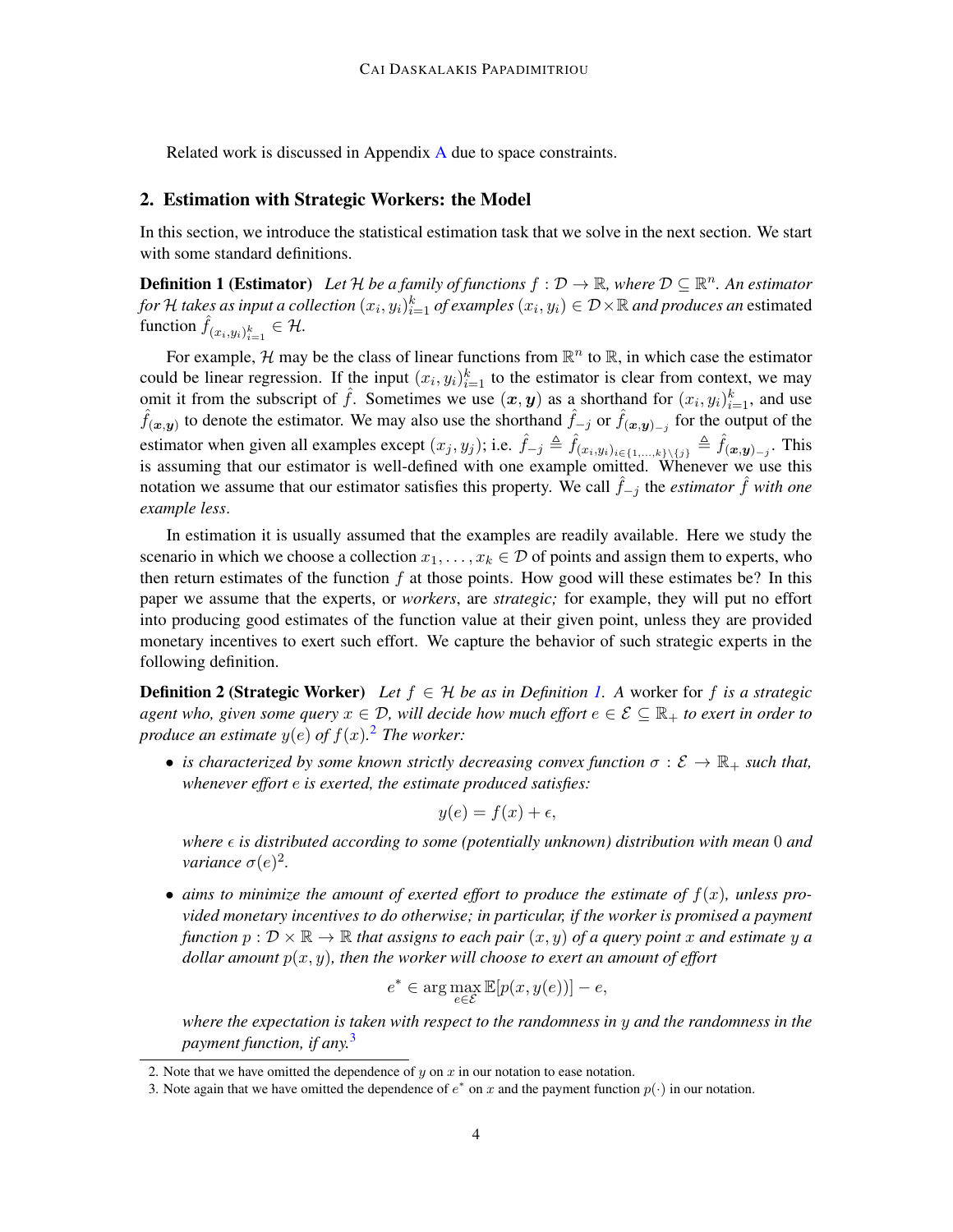The following definition formulates the problem of estimating an unknown function  $f \in \mathcal{H}$ , when one's only access to  $f$  is through strategic workers for  $f$ .

<span id="page-4-4"></span>Definition 3 (Estimation with Strategic Workers (ESW)) *Suppose that we are given:*

- *an estimator* f for a family of functions H, as in Definition [1;](#page-3-0)
- *access to a set* W *of strategic workers for some* unknown *function* f ∈ H*, as in Definition [2,](#page-3-3) where each worker*  $i \in W$  *has a known function*  $\sigma_i$  *mapping effort to accuracy; we also assume that all workers' estimations are independent;*
- *a distribution*  $F$  *over*  $D$  *(the distribution of the test point*  $x^* \in D$ *).*

<span id="page-4-0"></span>*Our goal is to:*

- *1. choose some subset*  $W' \subseteq W$  *of workers*
- <span id="page-4-1"></span>2. *provide an input*  $x_i$  to each worker  $i \in \mathcal{W}'$ , requesting an estimate  $y_i$  of  $f(x_i)$  from i
- <span id="page-4-2"></span>*3. commit to a payment function*  $p_i$  to each  $i \in \mathcal{W}'$ , where  $p_i$  is a (potentially) randomized *mapping*  $p_i: (x_i, y_i)_{i \in \mathcal{W'}} \mapsto \mathbb{R}$ , which may depend not only on the estimate produced by *worker* i *but also the estimates produced by the other workers.*

*Subject to our decisions in [1,](#page-4-0) [2](#page-4-1) and [3,](#page-4-2) we are looking to minimize a weighted average of the meansquare error of our estimation* f *and the expected payments made to the workers, namely:* 

<span id="page-4-3"></span>
$$
\mathbb{E}_{x^*,\boldsymbol{y}(e^*)}\left[\left(\hat{f}_{(\boldsymbol{x},\boldsymbol{y}(e^*))}(x^*)-f(x^*)\right)^2+\eta\cdot\sum_{i\in\mathcal{W}'}p_i\left((x_j,y_j(e_j^*))_{j\in\mathcal{W}'}\right)\right],\tag{1}
$$

*for some*  $\eta > 0$ *, where the expectation is taken with respect to all the randomness in the setting:* the randomness in  $x^* \sim F$ , the randomness in the outputs  $y(e^*) \triangleq \{y_i(e_i^*)\}_{i\in\mathcal{W}'}$  produced by the *workers, and the randomness in the payment functions. For* [\(1\)](#page-4-3) *to be a well-defined objective, we* need to be able to predict the efforts  $(e_i^*)_{i\in\mathcal{W}'}$  that the workers of our selected set will exert given *our decisions for [1,](#page-4-0) [2](#page-4-1) and [3.](#page-4-2) We discuss how this can be achieved in Section [2.1](#page-5-0) below. At the very least, our prediction needs to satisfy the individual rationality constraint of Definition [6,](#page-5-1) i.e. that the expected payment to each worker* i *is at least as large as* e ∗ i *, otherwise the worker would not participate.*

#### Remark 4 (Variants)

- 1. In Definition [3,](#page-4-4) we assume that the designer optimizes over the selection of the points  $x_i$ . *Alternatively, it could be that each expert* i *comes with a point* x<sup>i</sup> *, which is "his expertise," or that the*  $x_i$ 's are predetermined but the designer can still decide how to assign them to *experts. In Section [3.2,](#page-10-0) we briefly discuss this variant of our problem, which yields a much richer class of estimators for which our result, described in the next section, applies.*
- *2. We also assumed that the objective is to minimize a weighted average of mean-square error and expected payments. While we stick to this objective for the development of our mechanism in the next section, our techniques go through with minimal modifications to much more general objectives. For example, we can accommodate the problem of minimizing mean-square error subject to a budget constraint, or minimizing the sum of mean-square error and an arbitrary increasing function of payments. We discuss these extensions in Section [3.2.](#page-10-0)*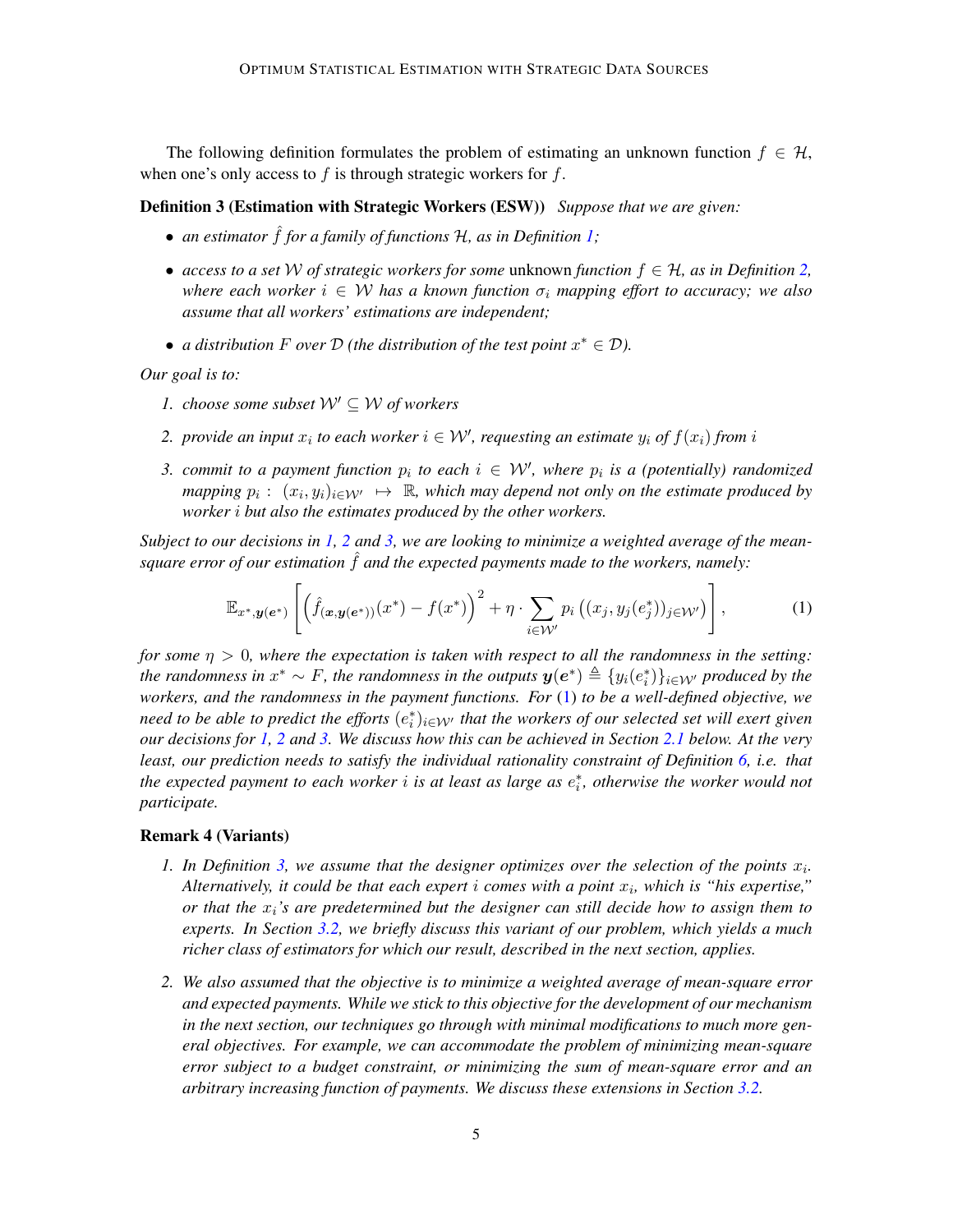*3. Finally, our technique is general enough to even eliminate the use of mean-square error from the objective, an extension that we also discuss in Section [3.2.](#page-10-0)*

#### <span id="page-5-0"></span>2.1. Incentives

We have already noted inside Definition  $3$  that for  $(1)$  to be a well-defined objective, we need to be able to predict the efforts  $(e_i^*)_{i \in \mathcal{W}'}$  that the workers will exert as a result of our solution to ESW. It is important to note that the form of the payment functions (Decision  $\overline{3}$  $\overline{3}$  $\overline{3}$  in Definition  $\overline{3}$ ) couples the decision of each worker  $i$  about the amount of effort he exerts with the amounts of effort the other workers exert (since these influence  $y_{-i}$ ), which themselves depend on  $y_i$  and hence the effort that worker  $i$  exerts. This cyclical dependence is familiar in Game Theory. Indeed, any solution to ESW—comprising a subset  $\mathcal{W}'$  of workers, queries  $(x_i)_{i\in\mathcal{W}'}$  to them, and payment commitments  $(p_i)_{i \in \mathcal{W}}$ —induces a *game* among the workers in W'; the effort levels  $(e_j^*)_{j \in \mathcal{W}}$  eventually chosen by the workers are the outcome of their strategic interaction in this game. Therefore, to be able to evaluate [\(1\)](#page-4-3), we need to predict how agents will behave in this game.

There are numerous *solution concepts* in Game Theory, whose goal is to close into the possible behavior of rational players in a game. The prominent ones are Nash equilibrium and its several refinements. However, Nash equilibria may be randomized and, most problematically, they may be multiple, which would result into equilibrium selection issues in our setting. To avoid such issues and guarantee robustness of our solutions, we insist on the most compelling and uncontroversial solution concept, namely that of *Unique Dominant Strategy Equilibrium,* defined next.

Definition 5 (Unique Dominant Strategy Equilibrium) *A solution to ESW—comprising a subset*  $W'$  *of workers, queries*  $(x_i)_{i\in W'}$ *, and payment commitments*  $(p_i)_{i\in W'}$ *—induces a* unique dominant strategy equilibrium  $(e_i^*)_{i \in \mathcal{W}'}$  *iff, for all*  $i \in \mathcal{W}'$  *and all*  $(e_j)_{j \in \mathcal{W}'}$ *:* 

$$
\mathbb{E}\left[p_i\left((x_i,y_i(e_i^*)),(x_j,y_j(e_j))_{j\in\mathcal{W}'\backslash\{i\}}\right)\right]-e_i^*\geq\mathbb{E}\left[p_i\left((x_j,y_j(e_j))_{j\in\mathcal{W}'}\right]-e_i,
$$

*where the expectation is with respect to everything that is random, with equality only if*  $e_i = e_i^*$ . *In words, no matter what effort levels the other workers choose, the unique optimal effort level of every worker* i *is* e ∗ i *.*

Note that, if a unique dominant strategy equilibrium exists in a game it is fairly trivial for agents to decide what strategy to play. We will insist that our solution to ESW should induce a game that has a unique dominant strategy equilibrium. Note that, in general, it is very rare for a game to have such an outcome, and consequently this poses a significant constraint on our design. While our main result (Theorem [9\)](#page-6-0) satisfies this constraint, it nevertheless does not sacrifice any objective value, fairing as well as it would without this constraint present; see Remark [7](#page-6-1) below and the discussion following the statement of Theorem [9.](#page-6-0)

Finally, as we have already noted in Definition [3,](#page-4-4) not all combinations of solutions to ESW and predictions of worker behavior are realistic. Since the workers are assumed strategic and their participation is voluntary, they should not be making a loss when participating. This is captured by the following definition, adding an additional requirement to our solutions to ESW.

<span id="page-5-1"></span>**Definition 6 (Individual Rationality)** Given a solution to ESW—comprising a subset W' of work*ers, queries*  $(x_i)_{i\in\mathcal{W}'}$ , and payment commitments  $(p_i)_{i\in\mathcal{W}'}$ , a collection of efforts  $(e_i^*)_{i\in\mathcal{W}'}$  satisfies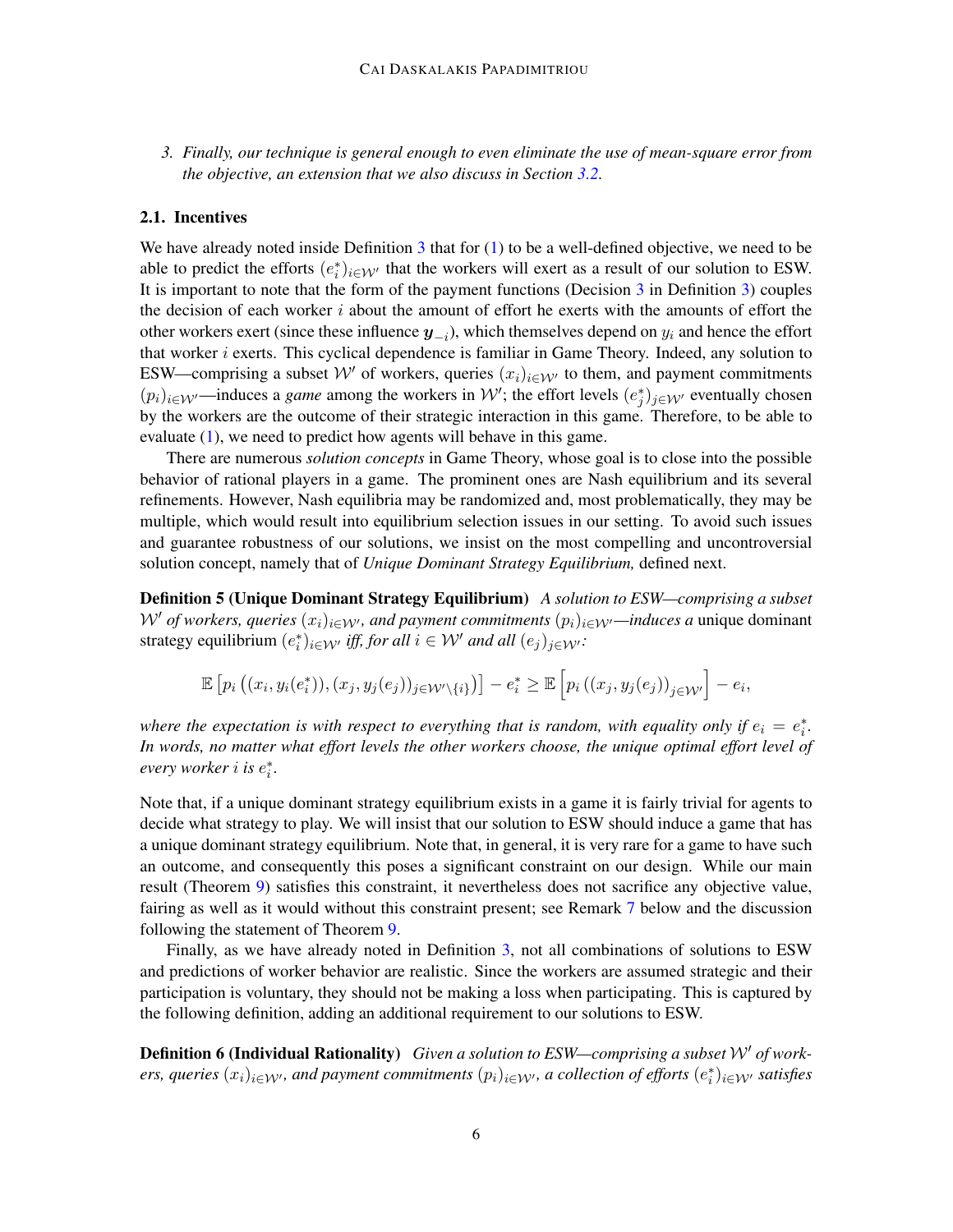individual rationality *iff, for all workers*  $i \in \mathcal{W}'$ ,

$$
\mathbb{E}\left[p_i\left(\left(x_j, y_j(e_j^*)\right)_{j\in\mathcal{W}'}\right)\right] - e_i^* \geq 0.
$$

<span id="page-6-1"></span>Remark 7 (Robustness vs Optimality Non-Tradeoffs) *We have chosen to restrict our attention to solutions to ESW that induce a game among workers with a unique dominant strategy equilibrium that satisfies individual rationality. The worry might be that such a strong requirement might sacrifice too much objective value. We will show that it does not, in a very strong sense. In particular, while this requirement is handicapping our solutions to ESW, we still compare our solution's performance against any other solution evaluated at* the most favorable *for that solution collection*  $(e_i^*)_i$ , with the minimum requirement that the  $(e_i^*)_i$  satisfy the individual rationality constraint.

### 3. Optimal Estimation with Strategic Workers: the Mechanism

Our main contribution in this paper is to establish the existence of an optimal solution to ESW, which induces a unique dominant strategy equilibrium and which has very strong optimality guarantees, as discussed later in this section, for a broad class of estimators  $\hat{f}$ , containing several familiar ones:

<span id="page-6-5"></span>**Definition 8** An estimator  $\hat{f}$  for  $H$ , as in Definition [1,](#page-3-0) is well-behaved *iff there exists some function*  $g$  <sup>[4](#page-6-2)</sup> such that, for all distributions F over D, functions  $f \in H$ , and vectors  $x \in \mathcal{D}^*$  and  $\sigma \in \mathbb{R}_+^*$  (of *the same dimension as*  $x$ ):<sup>[5](#page-6-3)</sup>

$$
\mathbb{E}_{\boldsymbol{y},x^*}\left[\left(\hat{f}_{(\boldsymbol{x},\boldsymbol{y})}(x^*)-f(x^*)\right)^2\right]=g(\boldsymbol{x},F,\boldsymbol{\sigma}),
$$

*where for the purposes of the expectation on the left hand side* x <sup>∗</sup> ∼ F *and, independently for all*  $i, y_i = f(x_i) + \epsilon_i$ , where each  $\epsilon_i$  is sampled from an arbitrary distribution of mean 0 and variance  $\sigma_i^2$ , (and when  $\boldsymbol{x}$  is such that  $\hat{f}_{(\boldsymbol{x}, \boldsymbol{y})}$  is well-defined).

Note that several common estimators, such as linear regression, polynomial regression, finite-dimensional kernel estimation, are well-behaved according to our definition.<sup>[6](#page-6-4)</sup>

Our main result is the existence of an optimal algorithm for ESW, whenever  $\hat{f}$  is well-behaved, according to Definition [8,](#page-6-5) and well-defined with one example less.<sup>[7](#page-6-6)</sup> We note that the first condition is a sufficient condition and discuss how to relax it in Section [3.2.](#page-10-0) The second condition is necessary for interesting solutions to ESW, and we discuss how it can be removed by broadening the set of allowable payment functions in Section [3.2.](#page-10-0) Our algorithm optimally solves ESW in a rather strong sense, as captured by Properties [2](#page-7-0) and [3](#page-7-1) in the following theorem.

$$
g(\boldsymbol{x}, F, \boldsymbol{\sigma}) = \mathbb{E}_{x^* \sim F} \left[ [(x^*)^{\mathrm{T}}, 1] \cdot (X^{\mathrm{T}} X)^{-1} X^{\mathrm{T}} \cdot \mathrm{diag}(\boldsymbol{\sigma^2}) \cdot X (X^{\mathrm{T}} X)^{-1} \cdot [(x^*)^{\mathrm{T}}, 1]^{\mathrm{T}} \right],
$$

<span id="page-6-6"></span>where X is the matrix whose rows are  $[x_i^T, 1]$  and  $diag(\sigma^2)$  is the diagonal matrix whose  $(i, i)$  entry is  $\sigma_i^2$ .

<span id="page-6-2"></span><span id="page-6-0"></span><sup>4.</sup> Intuitively, an estimator  $\hat{f}$  is *well-behaved* iff its expected mean square error does not depend on the function  $f$ .

<span id="page-6-3"></span><sup>5.</sup> We use the shorthand  $\mathcal{D}^* \triangleq \bigcup_{i=1}^{\infty} \mathcal{D}^i$ , and similarly for  $\mathbb{R}_+^*$ .

<span id="page-6-4"></span><sup>6.</sup> For instance, if  $\hat{f}$  is linear regression then

<sup>7.</sup> An estimator is not well-defined with one example less if omitting one example from its input makes the output of the estimator undefined. For example, if  $\hat{f}$  is linear regression (for linear functions from  $\mathbb{R}^n$  to  $\mathbb{R}$ ) restricted to take as input exactly  $n + 1$  examples  $(x_i, y_i)$ , then it is not well-defined with one example less, since n examples won't suffice to produce an estimate.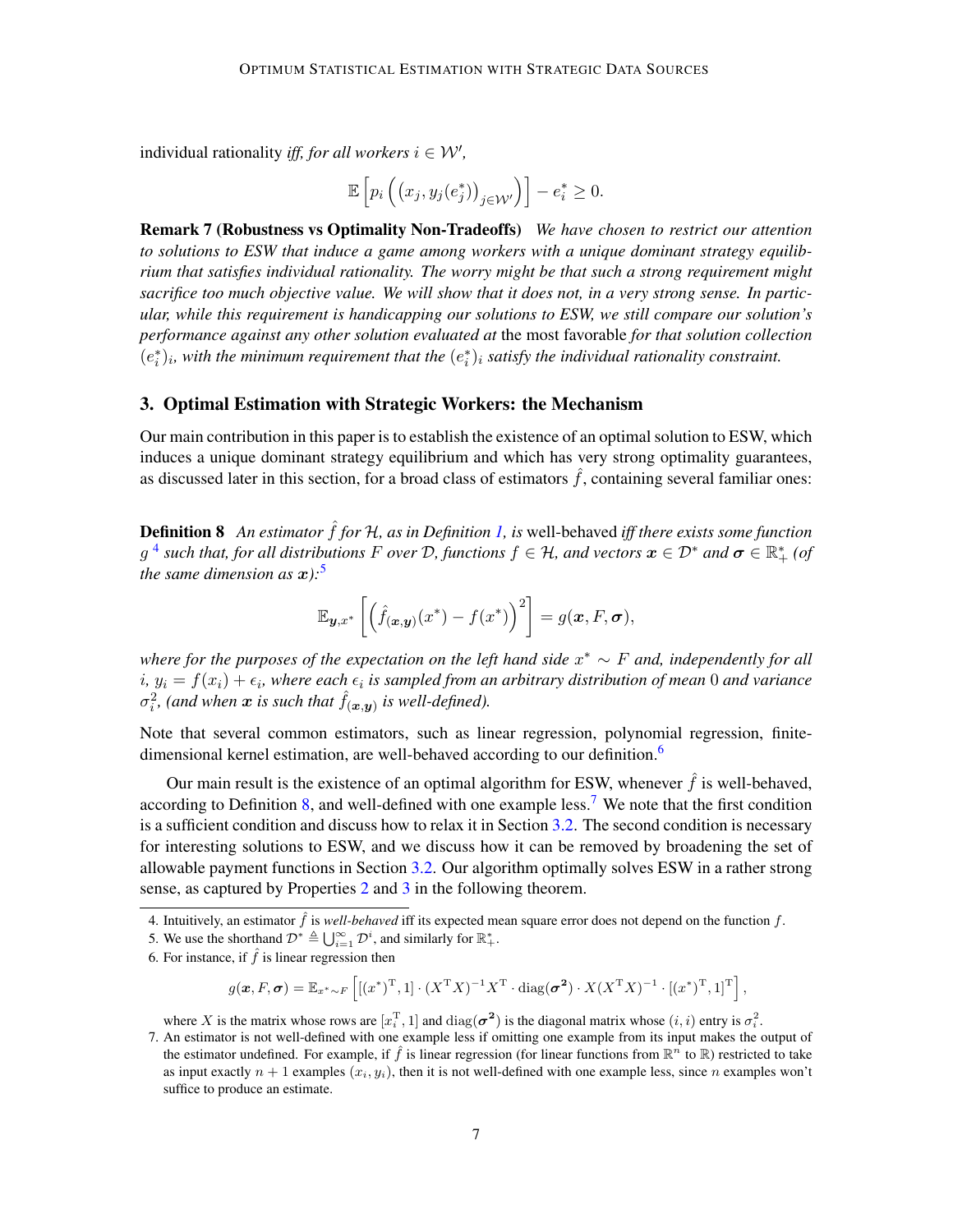Theorem 9 *There exists an optimal algorithm for ESW for all well-behaved estimators* ˆf *that are well-defined with one example less. The algorithm:*

- <span id="page-7-2"></span>*1. produces a solution to ESW that induces a unique dominant strategy equilibrium that satisfies individual rationality;*
- *2. under the unique dominant strategy equilibrium the solution achieves objective value* [\(1\)](#page-4-3) *that is optimal; in fact, the achieved objective value matches the following quantity:*

<span id="page-7-0"></span>
$$
\min_{\mathcal{W}', (x_i, e_i)_{i \in \mathcal{W}'}} \left( \mathbb{E}_{x^*, y} \left[ \left( \hat{f}_{(x, y)}(x^*) - f(x^*) \right)^2 \right] + \eta \cdot \sum_i e_i \right),\tag{2}
$$

*where for the purposes of the expectation we assume that, for all*  $i \in \mathcal{W}'$ ,  $y_i = f(x_i) + \epsilon_i$ , where  $\epsilon_i$  is sampled according to worker i's distribution when s/he exerts effort  $e_i$  (which has *mean* 0 *and variance*  $\sigma_i(e_i)^2$ );

<span id="page-7-1"></span>*3. extracts optimal worker surplus; in particular, the expected utility of every worker is* 0 *at the unique dominant strategy equilibrium.*

Notice that Quantity [\(2\)](#page-7-0) clearly provides a lower bound to the objective value [\(1\)](#page-4-3) of *any* solution to ESW (and not just those inducing a unique dominant strategy equilibrium), evaluated at *any*  $(e_i^*)_{i \in \mathcal{W}'}$  that satisfies individual rationality. Indeed, by individual rationality for all workers combined,

$$
\mathbb{E}\left[\sum_{i\in\mathcal{W}'}p_i\left((x_j,y_j(e_j^*))_{j\in\mathcal{W}'}\right)\right]\geq\sum_ie_i^*.
$$

Hence,  $(1) \ge (2)$  $(1) \ge (2)$  $(1) \ge (2)$ . In fact,  $(2)$  corresponds to the objective value that one would achieve, if one could dictate the effort level that each worker should exert and only paid workers exactly for the amount of effort they exerted and not a cent more. So, in fact, Property [2](#page-7-0) implies Property [3](#page-7-1) in our theorem above. What our theorem establishes is that there always exist solutions to ESW that induce a unique dominant strategy equilibrium satisfying individual rationality, and that these solutions achieve the same objective value that a dictator who could dictate the behavior of each worker would achieve. Even though we do not assume we have such power, we still achieve the same objective value that such a powerful dictator would.

**Proof of Theorem [9:](#page-6-0)** We design a solution to ESW whose unique dominant strategy equilibrium  $e^*$  satisfies individual rationality, and achieves objective value [\(1\)](#page-4-3) that equals Quantity [\(2\)](#page-7-0). We have already argued that if we do this, we immediately satisfy Properties [1,](#page-7-2) [2](#page-7-0) and [3](#page-7-1) in the statement of the theorem.

We define our solution to ESW in terms of an arbitrary optimal solution  $\mathcal{W}', (x_i, e_i)_{i \in \mathcal{W}'}$  to the minimization problem [\(2\)](#page-7-0). In terms of this solution:

- We choose the same set of workers  $\mathcal{W}'$  and assign to each  $i \in \mathcal{W}'$  the point  $x_i$ .
- It remains to define our payment commitments to the workers. To each worker  $i \in W'$ , we commit to the payment:<sup>[8](#page-7-3)</sup>

<span id="page-7-4"></span>
$$
p_i((\boldsymbol{x}, \boldsymbol{y})) = c_i - d_i \cdot \left(y_i - \hat{f}_{(\boldsymbol{x}, \boldsymbol{y})_{-i}}(x_i)\right)^2, \tag{3}
$$

<span id="page-7-3"></span><sup>8.</sup> For compactness, we denote by  $(\boldsymbol{x}, \boldsymbol{y}) = (x_i, y_i)_{i \in \mathcal{W}}$ .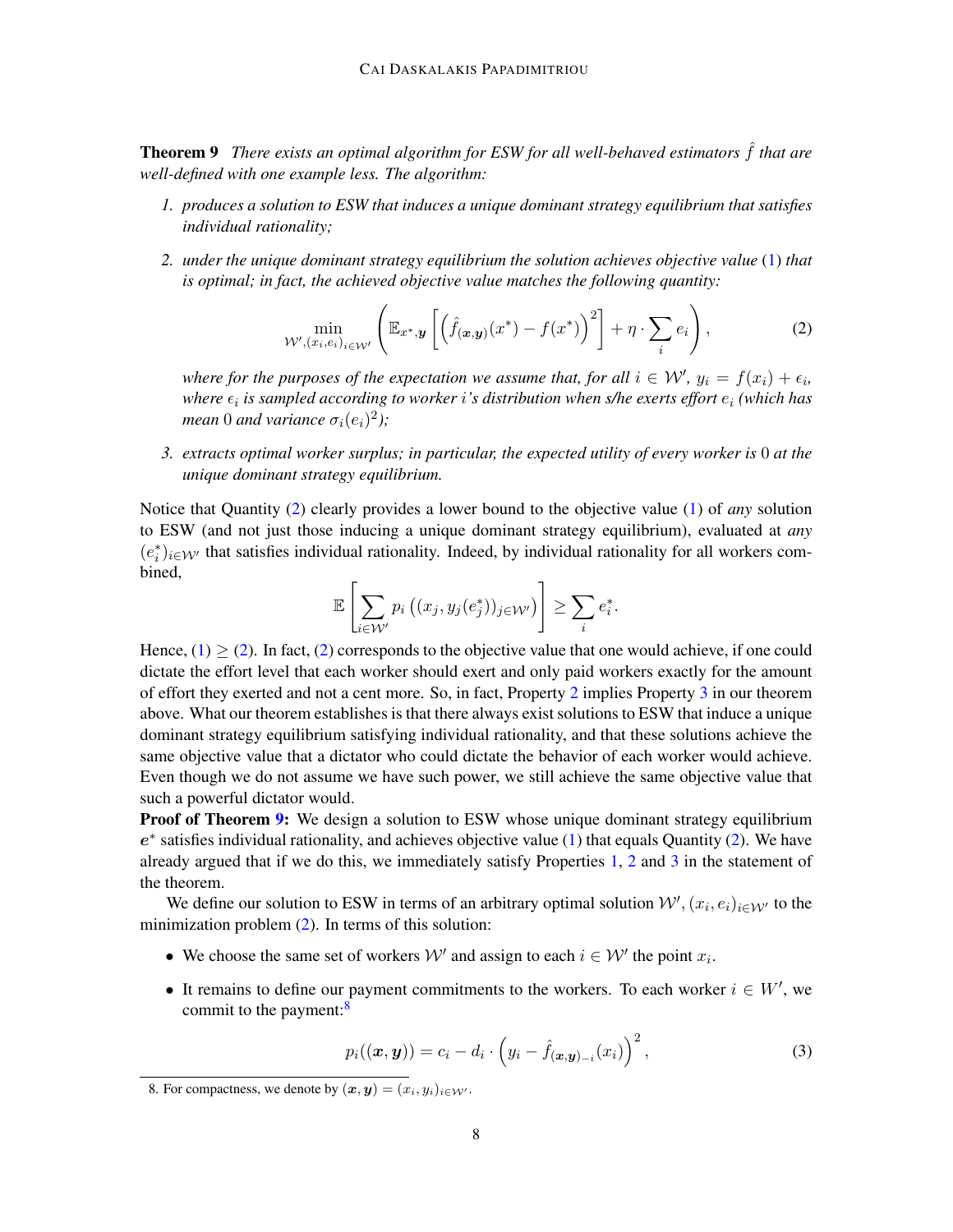for some  $c_i, d_i$  to be chosen. Notice that the payment to worker i depends also on the reports of the other workers.

We now choose the constants  $(c_i, d_i)_{i \in \mathcal{W}}$  so that our solution induces a unique dominant strategy equilibrium  $e^*$  that satisfies individual rationality (with equality) and also  $e^* \equiv e$ , where  $e =$  $(e_i)_{i\in\mathcal{W}'}$  is as in the solution to [\(2\)](#page-7-0) that we have fixed. What is the expected payment to worker i if the workers exert some arbitrary efforts  $e'$ ? Denoting  $y(e') = (y_i(e'_i))_{i \in \mathcal{W}'}$ , we have:

$$
\mathbb{E}_{\mathbf{y}(e')}[p_i((\mathbf{x}, \mathbf{y}(e')))]
$$
\n
$$
= c_i - d_i \cdot \mathbb{E}_{\mathbf{y}(e')}[(y_i - f(x_i))^2 + (f(x_i) - \hat{f}(x_i))\mathbf{y})^2 - 2(y_i - f(x_i)) (f(x_i) - \hat{f}(x_i)\mathbf{y})]
$$
\n
$$
= c_i - d_i \cdot (\sigma_i(e_i')^2 + g(\mathbf{x}_{-i}, \mathbf{1}_{x_i}, \sigma_{-i}(e_{-i}'))),
$$

where we used that our estimator  $\hat{f}$  is well-behaved, according to Definition [8,](#page-6-5) and the independence of the estimation of worker i and the other workers. We denote by  $\sigma_{-i}(e'_{-i}) = (\sigma_j(e'_j))_{j \neq i}$ , and by  $\mathbf{1}_{x_i}$  the distribution that samples  $x_i$  with probability 1. g is a known function determined by the estimator according to Definition [8.](#page-6-5)

Since each worker  $i \in \mathcal{W}'$  is assumed rational, aiming to maximize his expected payment minus exerted effort, if the other workers exert effort levels  $e'_{-i}$ , worker *i*'s best response is found by solving the maximization problem:

$$
\max_{e'_i} (c_i - d_i \cdot (\sigma_i(e'_i)^2 + g(\pmb{x}_{-i}, \pmb{1}_{x_i}, \pmb{\sigma}_{-i}(e'_{-i}))) - e'_i).
$$
\n(4)

Taking derivative with respect to  $e'_i$  and setting to 0 gives the following condition for the optimum  $e_i^*$ :

<span id="page-8-0"></span>
$$
2d_i\sigma_i(e_i^*)\cdot \sigma'_i(e_i^*) + 1 = 0.
$$

In order to ensure that  $e_i^* \equiv e_i$ , where  $e_i$  was the effort level computed by solving [\(2\)](#page-7-0), we set

$$
d_i = \frac{-1}{2\sigma_i(e_i)\sigma'_i(e_i)}.
$$

Given that  $\sigma_i(\cdot)$  is convex decreasing, our setting of  $d_i$  ensures that  $e_i$  is the unique solution to [\(4\)](#page-8-0).

So our choice of  $(d_i)_{i \in \mathcal{W}}$  has made sure that the unique dominant strategy equilibrium of the game among workers defined by our solution to ESW (regardless of the  $c_i$ 's) is  $(e_i)_{i\in\mathcal{W}}$ . Now we set the  $c_i$ 's so that this equilibrium also satisfies individual rationality tightly. It suffices to choose, for each  $i \in \mathcal{W}'$ :

$$
c_i = d_i \cdot \big(\sigma_i(e_i)^2 + g(\boldsymbol{x}_{-i}, \mathbf{1}_{x_i}, \boldsymbol{\sigma}_{-i}(e_{-i}))\big) + e_i.
$$

This choice makes sure that the expected payment to each worker equals his effort. Hence, the unique dominant strategy equilibrium of the game among workers defined by our solution to ESW is e and it satisfies:

$$
\mathbb{E}\left[\sum_{i\in\mathcal{W}'}p_i\left((x_j,y_j(e_j))_{j\in\mathcal{W}'}\right)\right] = \sum_i e_i.
$$

Hence, the objective value [\(1\)](#page-4-3) achieved by the unique dominant strategy equilibrium matches [\(2\)](#page-7-0). This concludes the proof of the theorem. ■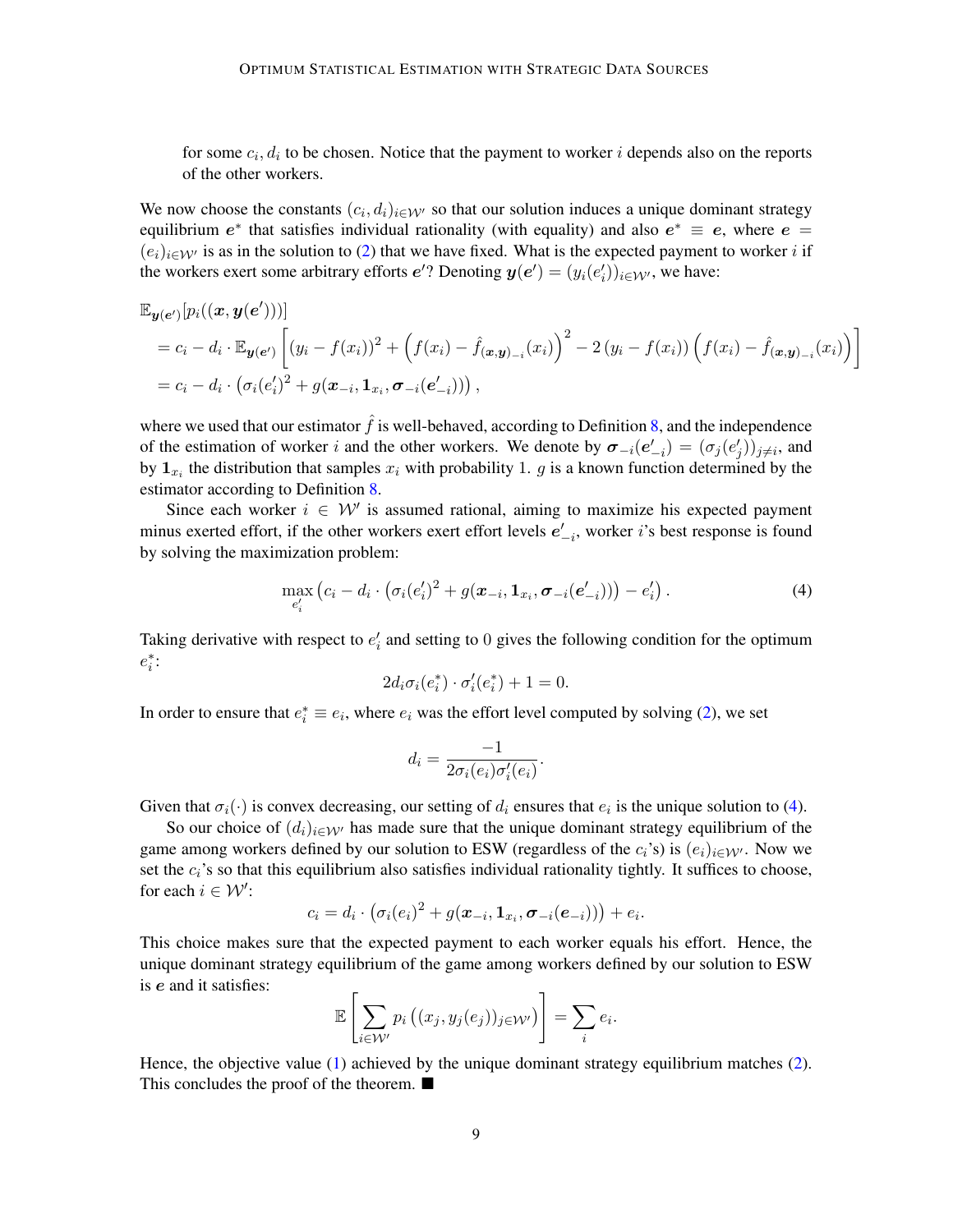## <span id="page-9-2"></span>3.1. The Computational Complexity of Our Algorithms

An important question is, of course, how the Statistician could arrive at the optimum mechanism in a computationally efficient manner. From the proof of Theorem [9,](#page-6-0) it is clear that the major computational overhead is finding an optimal solution to the minimization problem [\(2\)](#page-7-0). All the other steps of our algorithm can be executed in polynomial time. In this section, we study the computational complexity of the minimization problem [\(2\)](#page-7-0).

A closely related problem to ours, *optimal experiment design (ODE)*, has received lots of attention in the Statistics community  $(20; 23; 24; 21; 25; 22; 37)$  $(20; 23; 24; 21; 25; 22; 37)$  $(20; 23; 24; 21; 25; 22; 37)$  $(20; 23; 24; 21; 25; 22; 37)$  $(20; 23; 24; 21; 25; 22; 37)$  $(20; 23; 24; 21; 25; 22; 37)$  $(20; 23; 24; 21; 25; 22; 37)$  $(20; 23; 24; 21; 25; 22; 37)$  $(20; 23; 24; 21; 25; 22; 37)$  $(20; 23; 24; 21; 25; 22; 37)$  $(20; 23; 24; 21; 25; 22; 37)$  $(20; 23; 24; 21; 25; 22; 37)$  $(20; 23; 24; 21; 25; 22; 37)$ . In ODE, the goal is also to find an optimal set of regression vectors  $\{x_i\}$  for estimation of their corresponding  $\{f(x_i)\}$  such that a certain objective is optimized. Depending on the objective, different criteria of optimality have been proposed e.g. A-optimality, C-optimality, D-optimality etc.. However, unlike our model, the estimation error of  $f(x_i)$  for any regression vector  $x_i$  in ODE is assumed to come from a fixed distribution, independent of the worker's effort level. Hence, our problem can be viewed as a generalization of ODE. In particular, it is straightforward to show that the C-optimal ODE problem is a special case of ours. Unfortunately, even this special case is NP-hard to solve exactly [\(46\)](#page-14-4). We propose two different approaches to address this computational intractability.

Robustness to Approximation. The first approach is to use an approximate solution to the minimization problem [\(2\)](#page-7-0) in our mechanism. It is clear from the proof of Theorem [9](#page-6-0) that our mechanism can set the unique dominant strategy equilibrium to be any feasible solution of the minimization problem [\(2\)](#page-7-0). Moreover, the objective value [\(2\)](#page-7-0) of our mechanism at this unique dominant strategy equilibrium equals the value of the minimization problem [\(2\)](#page-7-0) on that particular feasible solution. In short, our mechanism provides *an approximation preserving reduction* from the ESW problem to the minimization problem [\(2\)](#page-7-0). I.e. whenever an  $\alpha$ -factor approximation algorithm exists for (2), our technique translates that (in a black-box manner) to an  $\alpha$ -factor approximation algorithm for ESW.

Optimal Assignment Problem. We may also consider a special case of the minimization problem [\(2\)](#page-7-0), where the set of regression vectors are predetermined but not assigned to the workers. Formally, we restrict  $(2)$  to the following minimization problem:

$$
\min_{\mathcal{W}', (x_i := s_{\pi(i)}, e_i)_{i \in \mathcal{W}'} } \left( \mathbb{E}_{x^*, y} \left[ \left( \hat{f}_{(\boldsymbol{x}, y)}(x^*) - f(x^*) \right)^2 \right] + \eta \cdot \sum_i e_i \right), \tag{5}
$$

where  $s = (s_1, \ldots, s_k)$  is a fixed set of regression vectors and  $\pi$  is a bijection from W' to [k]. We show that if the well-behaved estimator  $\hat{f}$  is *separable*,<sup>[9](#page-9-0)</sup> the minimization problem [\(5\)](#page-9-1) is solvable in polynomial time via min-cost bipartite matching.

**Definition 10** A well-behaved *estimator*  $\hat{f}$  *for*  $H$ *, as in Definition* 8*, is* separable *iff there exists a function* h, such that, for all distributions F over D, functions  $f \in H$ , and vectors  $x \in D^*$  and  $\sigma \in \mathbb{R}_+^*$  (of the same dimension as  $x$ ):

<span id="page-9-1"></span>
$$
\mathbb{E}_{\mathbf{y},x^*}\left[\left(\hat{f}_{(\mathbf{x},\mathbf{y})}(x^*) - f(x^*)\right)^2\right] = \sum_i h(x_i, X, F) \cdot \sigma_i^2,
$$

where X is the set of all  $x_i$ 's, and for the purposes of the expectation on the left hand side  $x^* \sim F$ and, independently for all  $i$ ,  $y_i = f(x_i) + \epsilon_i$ , where each  $\epsilon_i$  is sampled from an arbitrary distribution *of mean* 0 *and variance*  $\sigma_i^2$ , (and when  $\bm{x}$  is such that  $\hat{f}_{(\bm{x},\bm{y})}$  is well-defined).

<span id="page-9-0"></span><sup>9.</sup> Linear regression, polynomial regression and finite-dimensional kernel regression are all separable.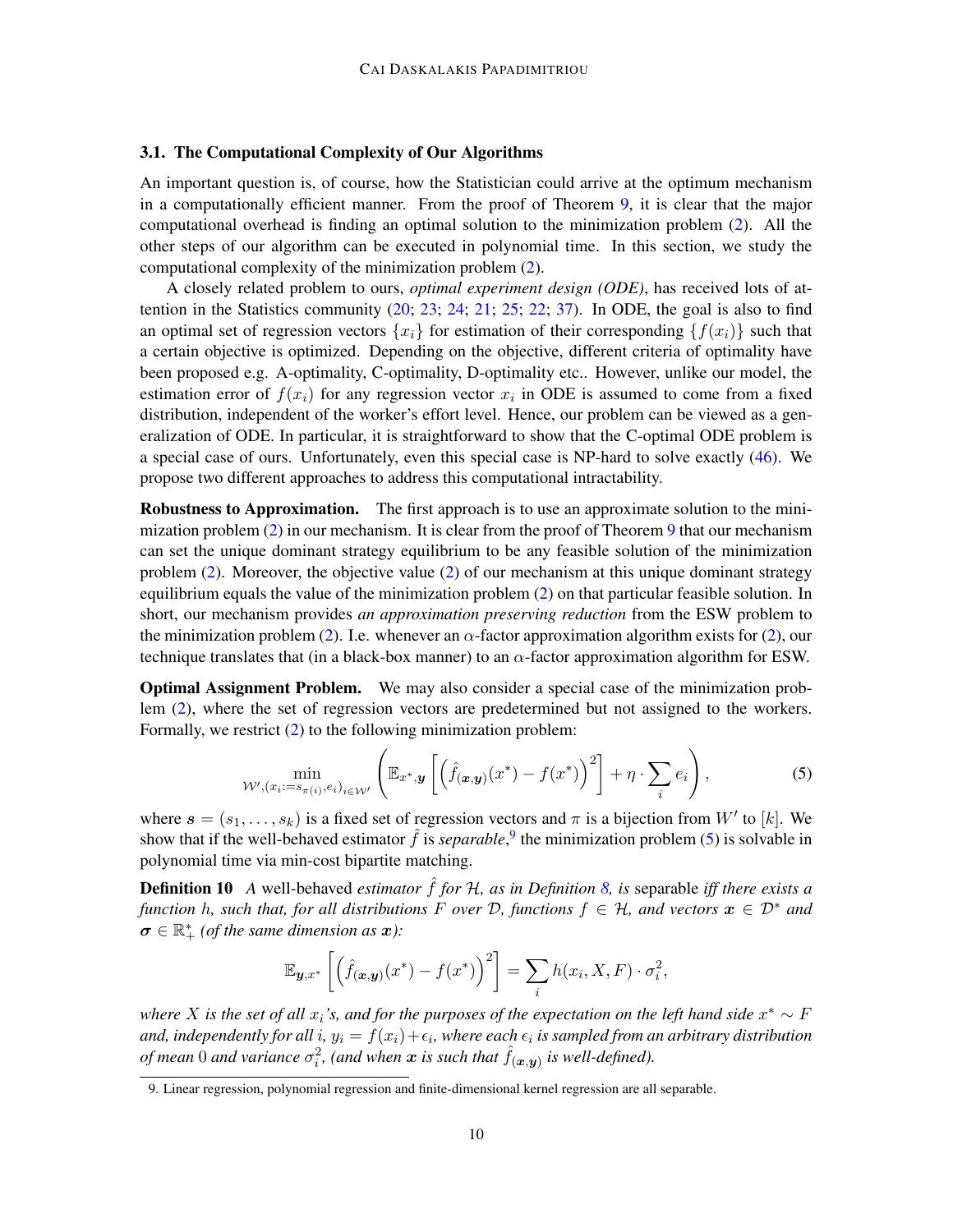**Theorem 11** *Given a set of regression vectors*  $\mathbf{s} = (s_1, \ldots s_k)$ *, and a separable estimator f for* H, *there is a polynomial time algorithm for finding an optimal solution to the minimization problem* [\(5\)](#page-9-1)*.*

**Proof** We reduce the minimization problem to the min-cost bipartite matching problem. Let S be the set of regression vectors in s,  $(W, T)$  be a complete bipartite graph, such that W is the set of all workers and T is the set of all regression vectors in S plus  $|W| - k$  dummy regression vectors. For any edge  $(i, j)$  with  $j \in [k]$ , the cost  $c_{i,j}$  is  $\min_{e_i} h(s_j, S, F) \cdot \sigma_i(e_i)^2 + \eta \cdot e_i$ . Since  $\sigma_i(e_i)$  is a convex function, this cost can be computed in polynomial time. For any edge incident to a dummy regression vector, the cost is 0.

Now consider [\(5\)](#page-9-1). Since  $\hat{f}$  is a separable estimator, the minimization problem can be simplified as

$$
\min_{\substack{\mathcal{W}', (s_{\pi(i)}, e_i)_{i \in \mathcal{W}'} \\ \mathbf{=} \min_{\mathcal{W}', \pi} \sum_{i \in \mathcal{W}'} \min_{e_i} h(s_{\pi(i)}, S, F) \cdot \sigma_i(e_i)^2 + \eta \cdot \sum_i e_i} \\ = \min_{\substack{\mathcal{W}', \pi \\ \mathbf{=} \min_{i \in \mathcal{W}'}} \sum_{i \in \mathcal{W}'} c_{i, \pi_i}} c_{i, \pi_i}.
$$

The formula above wants to find a subset of workers  $W'$  and match them to the regression vectors in  $S$ , such that the total cost is minimized. Notice that matching any worker to a dummy regression vector has cost 0, therefore finding an optimal solution to the formula above is equivalent as finding a min-cost bipartite matching in  $(W, T)$ . Given any min-cost bipartite matching M, we can construct an optimal solution to [\(5\)](#page-9-1) by assigning regression vector  $s_i$  to j's partner i in M. Since finding a min-cost bipartite matching takes only polynomial time, [\(5\)](#page-9-1) can also be solved in polynomial time.

#### <span id="page-10-0"></span>3.2. Discussion and Extensions

One of the conditions in Theorem [9](#page-6-0) is that the estimator  $\hat{f}$  is well-defined with one example less. Without it, we cannot hope for any interesting solutions to ESW. As a trivial example, suppose that  $\hat{f}$  is the unbiased estimator of constant functions from  $\mathbb R$  to  $\mathbb R$ , which takes as input one example  $(x, y)$  and outputs y. In this case  $\hat{f}$  is not well-defined with one example less, and no interesting solutions to ESW exist, since the payments to a worker may only depend on his own report, and hence the worker will put the minimal effort in set  $\mathcal{E}$ , regardless of our payment, as long as our payment is at least that minimal effort. (Recall that, since we never learn the unknown function  $f$ we cannot use it to penalize the worker.) In this example, our constraint that  $\hat{f}$  is well-defined with one example less effectively says that we need to use at least two workers for estimating constant functions from  $\mathbb R$  to  $\mathbb R$ .

We point out that this requirement can be removed in settings where the test point  $x^*$  and the function value  $f(x^*)$  can be observed by the Statistician and the experts. We can then treat  $(x^*, f(x^*))$  as an additional example with zero variance, and modify [\(3\)](#page-7-4) to include that example in  $\ddot{f}$ .

Our condition that  $\hat{f}$  is well-behaved does not contain regularized estimators, such as ridge regression. As ridge regression is biased, its mean square error also includes a bias term that depends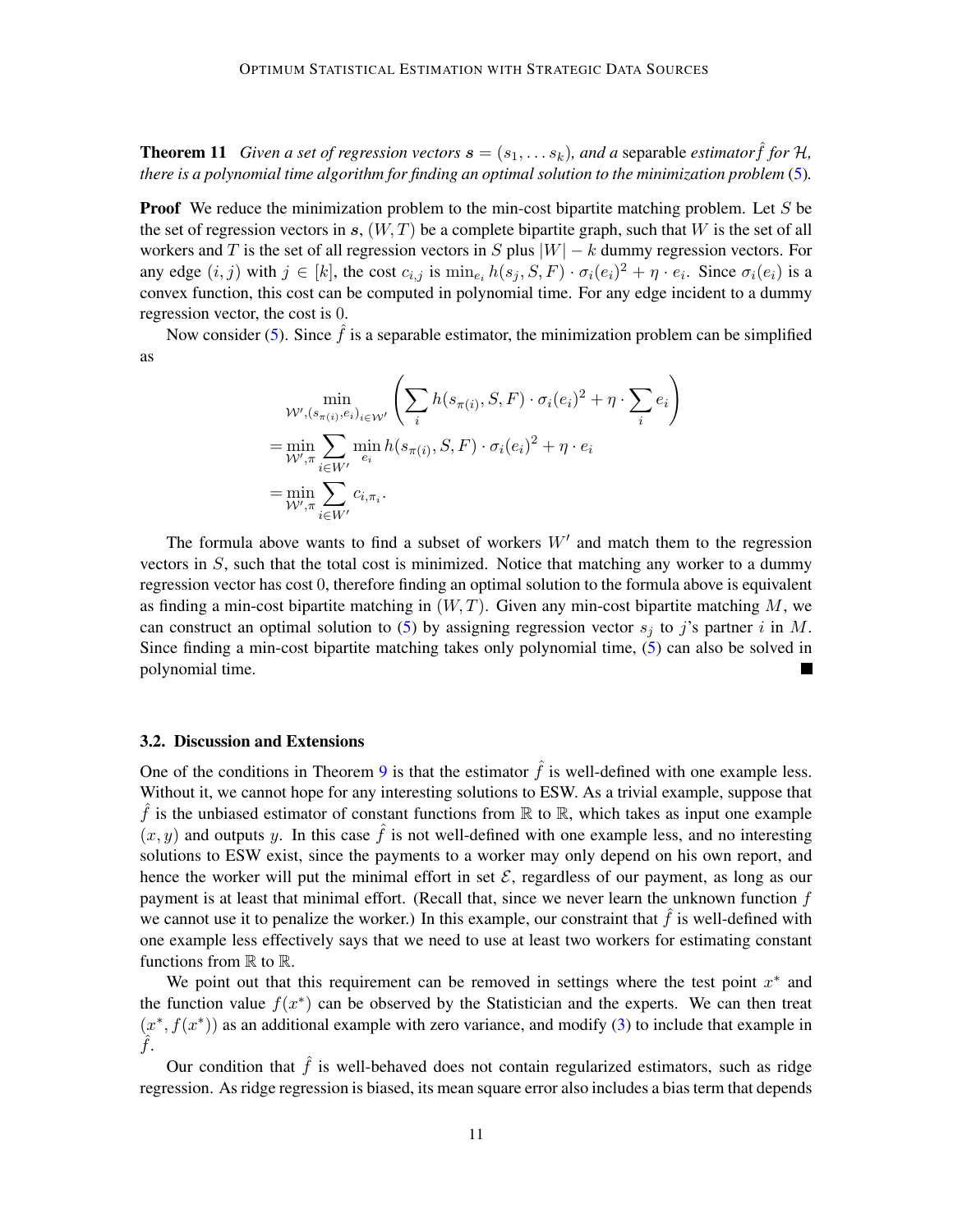on  $f$ . This could create two potential problems for our mechanism. (i) As we do not know  $f$ , we can not possibly solve the minimization problem [\(2\)](#page-7-0) even if we are given infinite computational power. (ii) This term will also appear in every worker's expected payment (if we use payments as in  $(3)$ ), and, since f is unknown, the workers can't evaluate their expected utilities exactly, and thus can't decide if it's beneficial for them to participate in the mechanism. We point out that, under the assumption that the  $x_i$ 's are fixed in advance (but the Statistician is still allowed to optimally assign them to workers) our mechanism can address both problems and accommodate ridge regression with only mild modifications. For problem (i), the mean square error of ridge regression can be separated into two parts – the bias term and the variance term. The bias term depends on f and the  $x_i$ 's but is independent of the  $\sigma_i$ 's. This means that no matter how the samples are assigned and how they are estimated, the bias term remains the same. So we only need to consider the variance term. Luckily the variance does not depend on  $f$ , thus we can still find the optimal solution of the minimization problem [\(2\)](#page-7-0). For problem (ii), we can modify our payments. Roughly, we can use any unbiased estimator  $\tilde{f}$  and add another term  $(\hat{f} - \tilde{f})^2$  to the payment function (both estimators applied to the examples from the other workers). The extra term will cancel the bias in expectation and will allow the workers to reason about their optimal behavior even without knowing  $f$ . Note that the new term will introduce some extra terms in the expected utility, but these only depend on known quantities such as the variances, and the worker will be able to reason about his optimal behavior.

Although our objective function is stated as the weighted sum of mean square error and the total payment in ESW, our mechanism can accommodate many variants of that objective function. In general, we can modify the minimization problem [\(2\)](#page-7-0) to reflect the new objective function. We can then apply our same mechanism to enforce that the unique dominant strategy equilibrium is achieved at the optimal solution of the new minimization problem. Here we list a few variants of our objective function and show how to modify the minimization problem [\(2\)](#page-7-0) accordingly.

Worker-specific scaling factor: An easy generalization is to replace the single scaling factor for the total payment to worker-specific scaling factors in the objective. To accommodate this objective, we only need to change the scaling factor for the sum of efforts to worker-specific scaling factors in [\(2\)](#page-7-0).

**Budget Constraints:** A possible alternative objective is minimizing the mean square error subject to a budget constraint for the total payment. For this objective, we update [\(2\)](#page-7-0) to minimize the mean square error subject to the constraint that the sum of all workers' efforts is no greater than the budget.

Replacing the total payment with any increasing function of the payments: Another possible generalization of our objective is to replace the total payment with any increasing function of the payments  $q(\mathbf{p})$ . In this case, we update [\(2\)](#page-7-0) to minimize the sum of mean square error plus  $q(\mathbf{e})$ .

Budget on any increasing function of the payments: We can also impose budget constraints on any increasing function of the payments. For this objective, we modify [\(2\)](#page-7-0) to minimize the mean square error subject to the constraint that the increasing function over the workers' efforts does not exceed the budgets.

Beyond Mean Square Error: Our techniques can be generalized to accommodate general error functions beyond mean-square. If the function combined with the estimator are well-behaved, that is, it is independent of the function f, then our techniques go through. We only need to modify  $(2)$ to minimize the weighted sum of the new error function and the total effort.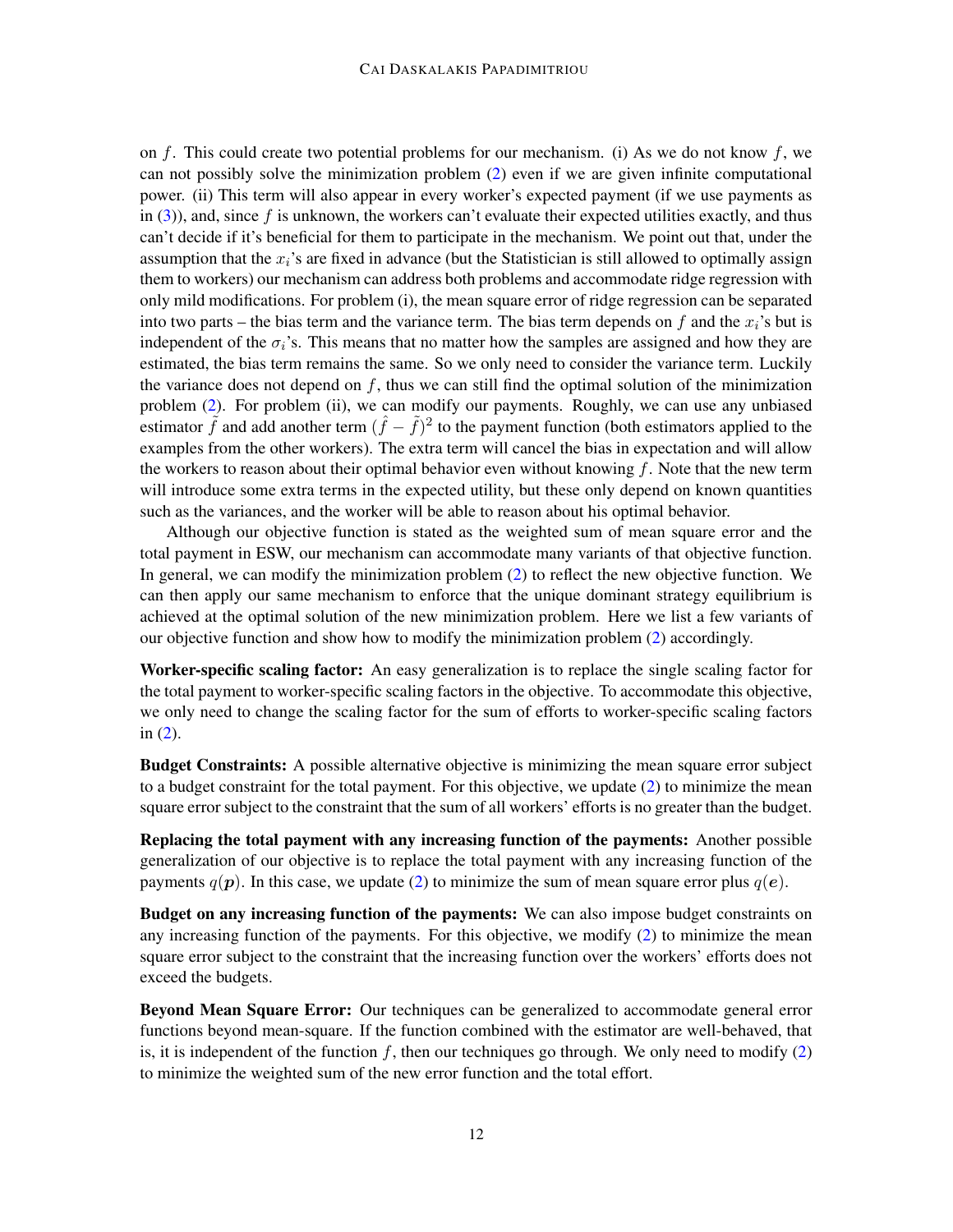# References

- <span id="page-12-9"></span>[1] A. Badanidiyuru, R. Kleinberg, and A. Slivkins "Bandits with Knapsacks: Dynamic procurement for crowdsourcing," in  $(31)$ .
- <span id="page-12-13"></span>[2] D. F. Bacon, Y. Chen, I. Kash, D. C. Parkes, M. Rao, and M. Sridharan "Predicting your own effort," *International Conference on Autonomous Agents and Multiagent Systems* (AAMAS), 2012.
- <span id="page-12-11"></span>[3] S. Chawla, J. D. Hartline, and B. Sivan "Optimal crowdsourcing contests," SODA 2012.
- <span id="page-12-8"></span>[4] X. Chen, Q. Lin and D. Zhou "Optimistic Knowledge Gradient Policy for Optimal Budget Allocation in Crowdsourcing," ICML 2013.
- [5] X. Chen, P. N. Bennett, and K. Collins-Thompson "Pairwise ranking aggregation in a crowdsourced setting," WSDM, 2013.
- <span id="page-12-1"></span>[6] E. Clarke "Multipart pricing of public goods," Public Choice, 11(1):1733, 1971.
- <span id="page-12-14"></span>[7] A. Dasgupta and A. Ghosh "Crowdsourced judgement elicitation with endogenous proficiency," *International conference on World Wide Web* (WWW), 2013.
- <span id="page-12-12"></span>[8] O. Dekel, F. Fischer, and A. D. Procaccia "Incentive compatible regression learning," *Symposium on Discrete algorithms* (SODA), 2008.
- <span id="page-12-0"></span>[9] A. Doan, R. Ramakrishnan, and A. Y. Halevy "Crowdsourcing systems on the world-wide web," *CACM* 2011.
- <span id="page-12-15"></span>[10] F. Fang, M. Stinchcombe, and A. Whinston "Putting Your Money Where Your Mouth Is - A Betting Platform for Better Prediction," *Review of Network Economics,* 6(2), 2007.
- <span id="page-12-16"></span>[11] RPH Fishe, RP McAfee "Nonlinear contracts, zero profits and moral hazard," *Economica*, 1987.
- <span id="page-12-7"></span>[12] G. Goel, A. Nikzad, and A. Singla "Matching Workers Expertise with Tasks: Incentives in Heterogeneous Crowdsourcing Markets," in [\(31\)](#page-13-8).
- <span id="page-12-2"></span>[13] T. Groves "Incentives in teams," Econometrica, 41(4):617631, 1973.
- <span id="page-12-6"></span>[14] C. Ho, A. Slivkins, and J. Wortman-Vaughan "Adaptive Contract Design for Crowdsourcing," in  $(31)$ .
- <span id="page-12-4"></span>[15] T. Hastie, R. Tibshirani, and J. Friedman "The Elements of Statistical Learning," Springer-Verlag, New York, 2001
- <span id="page-12-5"></span>[16] J. Horton and L. Chilton "The labor economics of paid crowdsourcing," EC 2010.
- <span id="page-12-3"></span>[17] ICML 2013 Worskhop: Machine Learning Meets Crowdsourcing, [http://www.ics.](http://www.ics.uci.edu/~qliu1/MLcrowd_ICML_workshop/) [uci.edu/˜qliu1/MLcrowd\\_ICML\\_workshop/](http://www.ics.uci.edu/~qliu1/MLcrowd_ICML_workshop/)
- <span id="page-12-10"></span>[18] N. Immorlica, G. Stoddard, and V. Syrgkanis "Social Status and the Design of Optimal Badges," in  $(31)$ .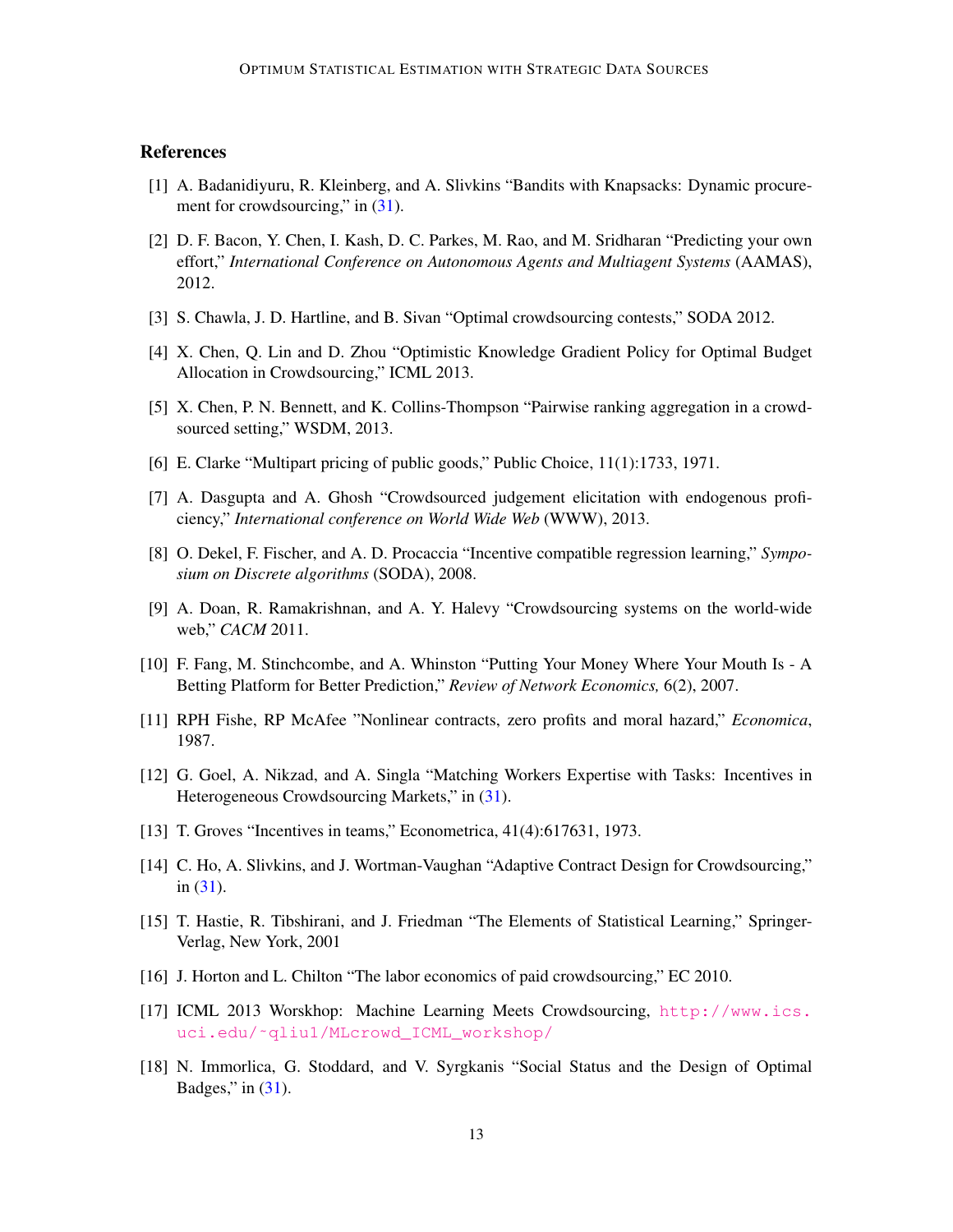- <span id="page-13-11"></span>[19] S. Ioannidis and P. Loiseau "Linear regression as a non-cooperative game," *Web and Internet Economics* (WINE), 2013.
- <span id="page-13-2"></span>[20] J. Kieffer. "Optimal Experiment Designs, (with discussion)," J. Roy. Statist. Soc. B. 272-319, 1959.
- <span id="page-13-5"></span>[21] J. Kieffer. "Optimum designs in regression problems," II. Ann. Math. Statist. 32 298-325, 1961.
- <span id="page-13-7"></span>[22] J.Kieffer. "General equivalence theory for optimum designs (approximate theory)," Ann. Statist. 2 849-879, 1974.
- <span id="page-13-3"></span>[23] J. Kieffer and J. Wolfowitz. "Optimum designs in regression problems," Ann. Math. Statist. 30 271-294, 1959
- <span id="page-13-4"></span>[24] J. Kieffer and J. Wolfowitz. "The equivalence of two extremum problems, " Canad.J.Math. 14 363-366, 1960.
- <span id="page-13-6"></span>[25] J. Kieffer and J. Wolfowitz. "On a theorem of Hoel and Levine on extrapolation," Ann. Math.Statist3.61627-1655, 1965.
- <span id="page-13-16"></span>[26] A. Mas-Colell, M. D. Whinston, and J. R. Green. Microeconomic Theory. Oxford university press, 1995.
- <span id="page-13-13"></span>[27] R. Meir, A. D. Procaccia, and J. S. Rosenschein "Strategyproof Classification under Constant Hypotheses: A Tale of Two Functions," AAAI, 2008.
- <span id="page-13-14"></span>[28] R. Meir, A. D. Procaccia, and J. S. Rosenschein "Strategyproof Classification with Shared Inputs," IJCAI, 2009.
- <span id="page-13-15"></span>[29] N. Miller, P. Resnick, and R. Zeckhauser. "Eliciting informative feedback: The peer-prediction method." Management Science 51.9 (2005): 1359-1373.
- <span id="page-13-9"></span>[30] S. Nath, P. Dayama, D. Garg, and Y. Narahari "Mechanism design for time critical and cost critical task execution via crowdsourcing," *Internet and Network Economics* (WINE), 2012.
- <span id="page-13-8"></span>[31] NIPS 2013 Woskshop on Croudsourcing: Theory, Algorithms, and Applications, [http://](http://www.ics.uci.edu/~qliu1/nips13_workshop/) [www.ics.uci.edu/˜qliu1/nips13\\_workshop/](http://www.ics.uci.edu/~qliu1/nips13_workshop/).
- <span id="page-13-0"></span>[32] N. Nisan, T. Roughgarden, E. Tardos, and V. Vazirani (eds.) "Algorithmic Game Theory," Cambridge University Press, 2007.
- <span id="page-13-10"></span>[33] R. Nix and M. Kantarciouglu "Incentive compatible privacy-preserving distributed classification," *IEEE Transactions on Dependable and Secure Computing*, 9(4): 451–462, 2012.
- <span id="page-13-1"></span>[34] R. Myerson "Optimal Auction Design," Mathematics of Operations Research, 6(1):5873, 1981.
- <span id="page-13-12"></span>[35] D. DiPalantino and M. Vojnovic "Crowdsourcing and all-pay auctions," EC 2009.
- [36] G. Patterson, G. Van Horn, S. Belongie, P. Perona, and J. Hays "Bootstrapping Fine-Grained Classifiers: Active Learning with a Crowd in the Loop," in [\(31\)](#page-13-8).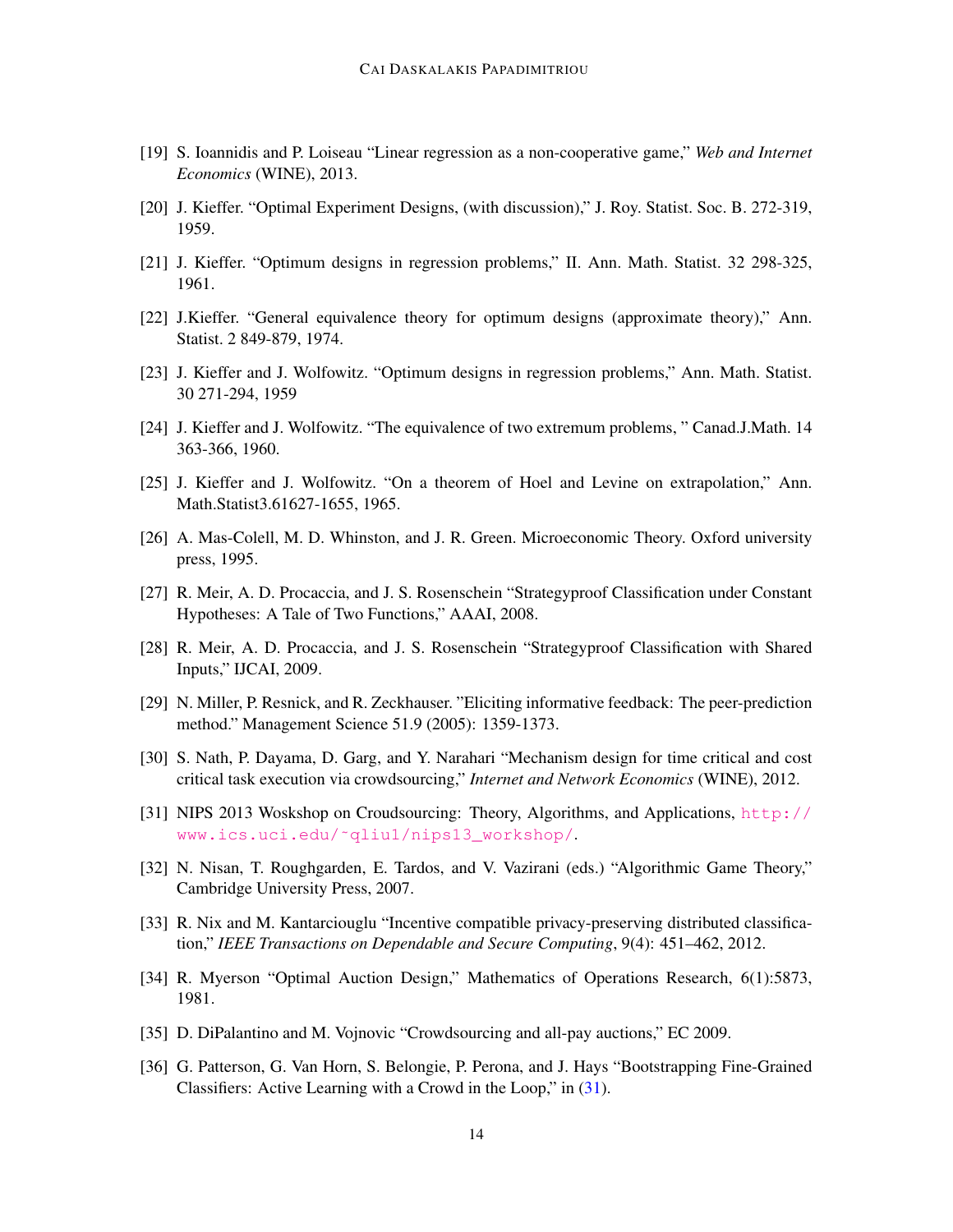- <span id="page-14-3"></span>[37] F. Pukelsheim. "Optimal Design of Experiments," Wiley & Sons, 1993.
- <span id="page-14-6"></span>[38] V. Rajan, S. Bhattacharya, L. Celis, D. Chander, K. Dasgupta and S. Karanam "CrowdControl: An online learning approach for optimal task scheduling in a dynamic crowd platform," in [\(17\)](#page-12-3)
- <span id="page-14-5"></span>[39] P. Ruvolo, J. Whitehill and J. Movellan "Exploiting Commonality and Interaction Effects in Crowdsourcing Tasks Using Latent Factor Models," in [\(31\)](#page-13-8).
- <span id="page-14-7"></span>[40] S. Sabato and A. Kalai "Feature Multi-Selection among Subjective Features," in [\(17\)](#page-12-3).
- <span id="page-14-8"></span>[41] Y. Singer and M. Mittal "Pricing mechanisms for crowdsourcing markets," WWW 2013.
- <span id="page-14-10"></span>[42] A. Singla and A. Krause "Truthful incentives in crowdsourcing tasks using regret minimization mechanisms," WWW 20131.
- <span id="page-14-9"></span>[43] A. Singla and A. Krause "Truthful Incentives for Privacy Tradeoff: Mechanisms for Data Gathering in Community Sensing," in [\(17\)](#page-12-3)
- <span id="page-14-2"></span>[44] T. Jaakkola "Lecture Notes of Machine Learning" [http://ocw.mit.edu/courses/electrical-engineering-and-computer-](http://ocw.mit.edu/courses/electrical-engineering-and-computer-science/6-867-machine-learning-fall-2006/lecture-notes/lec5.pdf)science/ [6-867-machine-learning-fall-2006/lecture-notes/lec5.pdf](http://ocw.mit.edu/courses/electrical-engineering-and-computer-science/6-867-machine-learning-fall-2006/lecture-notes/lec5.pdf)
- <span id="page-14-1"></span>[45] W. Vickrey "Counterspeculation, auctions, and competitive sealed tenders," The Journal of Finance, 16(1):837, 1961.
- <span id="page-14-4"></span>[46] M.Cerny, and M. Hladik. "Two complexity results on c-optimality in experimental design," Computational Optimization and Applications 51, 13971408, 2012.

# <span id="page-14-0"></span>Appendix A. Related Work

For background in statistical analysis and estimation see, e.g., [\(15\)](#page-12-4), and for mechanism design see, e.g., [\(32\)](#page-13-0). In the past few years there have been several papers treating crowdsourcing in a framework that is at least superficially similar to ours. [\(16\)](#page-12-5) gauge through experiments the elasticity of effort under pay in crowdsourcing, while [\(14\)](#page-12-6) use learning algorithms to find the optimum crowd-sourcing contract, and [\(39\)](#page-14-5) add experts to the crowd so non-experts perform better. Scheduling mechanisms are used to manipulate the time behavior of the crowd [\(38;](#page-14-6) [30\)](#page-13-9), whereas [\(12\)](#page-12-7) use incentives to match workers according to their specialization. Several papers address strategies to optimize performance keeping within budget  $(40; 41; 4)$  $(40; 41; 4)$  $(40; 41; 4)$  $(40; 41; 4)$  $(40; 41; 4)$ , while in  $(1)$  the online task assignment problem is treated as a multi-armed bandit under a budget. The optimal design of non-monetary "prestige" rewards to optimally incentivize the participants is addressed in  $(18)$ , and in  $(33; 19; 43)$  $(33; 19; 43)$  $(33; 19; 43)$  $(33; 19; 43)$  $(33; 19; 43)$ privacy concerns in data gathering are treated through incentives; also in [\(42\)](#page-14-10) regret minimization is used in a crowdsourcing context.

A little closer to our framework, Mechanism Design has been used in [\(35;](#page-13-12) [3\)](#page-12-11) to analyze crowdsourcing *contests*—in which all workers submit their work and one is selected to be paid—as all-pay auctions. These mechanisms also use monetary incentives to create a competition between workers to enhance performance, but their nature and the problems they address are quite different from ours—for example, they are by design not individually rational. In  $(8; 27; 28)$  $(8; 27; 28)$  $(8; 27; 28)$  $(8; 27; 28)$  $(8; 27; 28)$ , mechanism design is used for regression and classification with strategic data providers. In contrast to our setting, the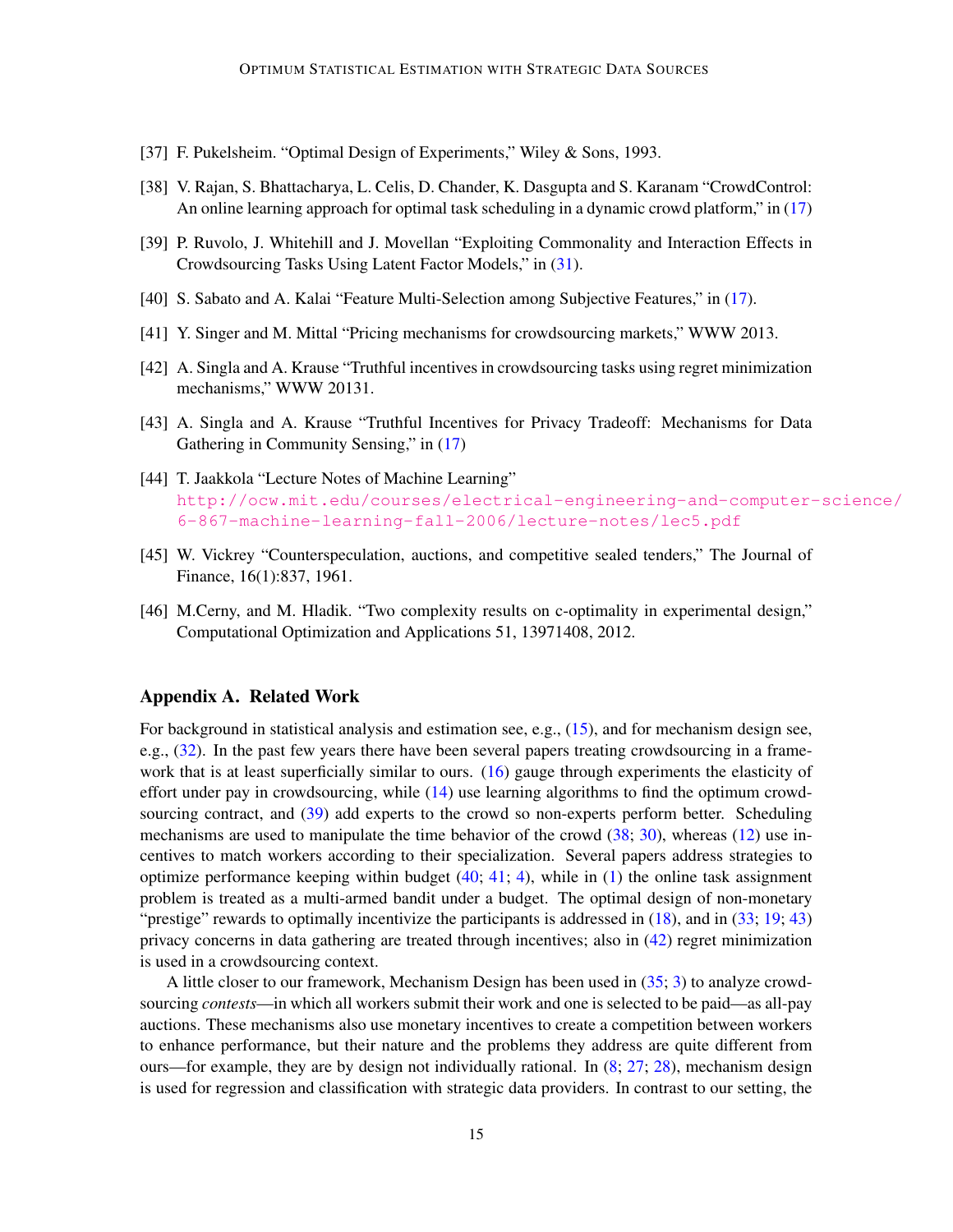agents are not interested in being paid for producing data for the learning task and have no cost for exerting effort. Instead, they control a subset of the data for which they already have the correct labels, and want to bias the outcome of the learning process to perform well on their subset of the data. [\(2\)](#page-12-13) and follow-up papers design proper scoring rules for principal-agent problems where agents are asked to predict an outcome, but can also influence the outcome by exerting different levels of effort. In contrast to our setting, agents only care about rewards and have no cost for effort. More importantly, the designer only cares about how to incentivize the agents to exert maximum effort, and not how much money is paid to the agents. Moreover, they use the final outcome to decide rewards (this is common in scoring rules), while we never learn  $f(x^*)$ . [\(7\)](#page-12-14) design mechanisms for crowdsourced binary labeling, where a collection of agents are asked to provide binary labels to a collection of tasks, and the designer wants to incentivize them via monetary rewards to exert maximum effort for each task. The agents' strategy consists on how much effort to exert for each task they are allocated (where increased effort increases their cost but also the probability of correct labeling), and whether to truthfully report the labels of their allocated tasks. Besides being for a different learning task, the biggest difference to our paper lies in the fact that the designer does not care about how much money is paid to the agents, or the tradeoff between rewards and accuracy. [\(29\)](#page-13-15) use scoring rules to incentivize agents whose private signals are correlated to reveal their private signals. In comparison to our work, the agents' decision is whether to report their true private signal or some other signal, but not how much effort to exert to get better quality signals. Finally, [\(10\)](#page-12-15) look at a problem close to ours except they assume that each worker cannot affect their quality (it is sampled from a prior distribution), but only decide whether to participate in the mechanism; they also only consider the simple unbiased estimator for constant functions from  $\mathbb R$  to  $\mathbb R$ .

Relation to Optimal Contract Theory (Principal-agent Problem). Our mechanisms achieve in a unique dominant strategy equilibrium objective value that an omnipotent dictator who could dictate how much effort each worker exerts would achieve. This is a surprising result that is morally related to results in optimal contract theory; see, e.g., Chapter 14 of [\(26\)](#page-13-16). The question, known as the *principal-agent problem*, is how to design a contract with a worker whose effort e affects your revenue  $\pi$  through some conditional density  $f(\pi|e)$ . The contract is a mapping  $w(\cdot)$  from your revenue π and the worker's effort (if it is observable) to the worker's income  $w(\pi)$ . So your utility is  $\pi - w(\pi)$ , while the worker's utility is  $w(\pi) - q(e)$ , for some function  $q(\cdot)$ . The problem is straightforward to formulate when the worker's effort is observable. The surprising result, which is reminiscent of our result, is that under appropriate conditions one can design a contract  $w(\cdot)$ resulting in the same utility when the worker's effort is *not observable* as if it were observable. While the two results are related, the setting and techniques are different. Moreover, there are important qualitative differences in the results. The aforementioned result applies to a single worker, while ours applies to any number. Also, the worker's payment, even when his/her effort is not observable, is still a function of the revenue  $\pi$ , which is exactly observable. Instead, in our setting we do not observe what mean squared error we achieve as a result of the efforts exerted by the workers. The use of convexity in the payments, that we employ, has been employed in the design of non-linear contracts [\(11\)](#page-12-16). (Many thanks to Preston McAfee for bringing this paper to our attention.)

Comparison to VCG. The guarantees of our mechanism are also reminiscent to those of the celebrated VCG mechanism [\(45;](#page-14-1) [6;](#page-12-1) [13\)](#page-12-2). VCG optimizes social welfare in a dominant strategy equilibrium, achieving as high a welfare as that of an omniscient algorithm (who knows the bidders' valuations and can therefore compute the exactly optimal outcome). While the guarantees of our